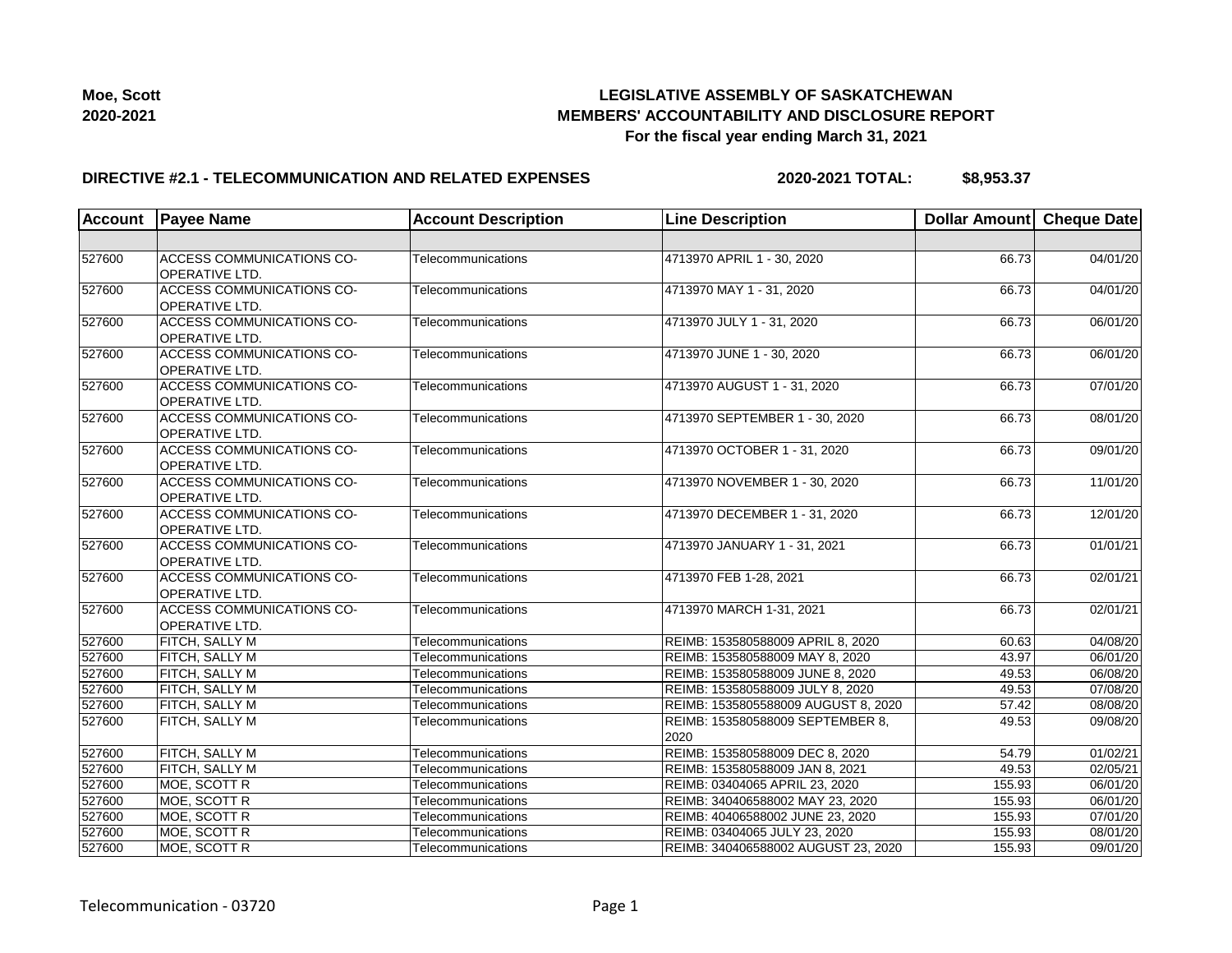

### **DIRECTIVE #2.1 - TELECOMMUNICATION AND RELATED EXPENSES**

**2020-2021 TOTAL: \$8,953.37**

| <b>Account</b> | <b>Payee Name</b> | <b>Account Description</b>    | <b>Line Description</b>            | Dollar Amount Cheque Date |          |
|----------------|-------------------|-------------------------------|------------------------------------|---------------------------|----------|
|                |                   |                               |                                    |                           |          |
| 527600         | MOE, SCOTT R      | Telecommunications            | REIMB: 03404065 SEPTEMBER 23, 2020 | 155.93                    | 11/01/20 |
| 527600         | MOE, SCOTT R      | Telecommunications            | REIMB: 340406588002 NOV 23, 2020   | 155.93                    | 01/02/21 |
| 527600         | MOE, SCOTT R      | Telecommunications            | REIMB: 340406588002 DEC 23, 2020   | 144.27                    | 02/05/21 |
| 527600         | MOE, SCOTT R      | Telecommunications            | <b>REIMB: CELLPHONE</b>            | 147.60                    | 03/18/21 |
| 527600         | <b>SASKTEL</b>    | Telecommunications            | 911603099004 MARCH 25, 2020        | 429.68                    | 04/01/20 |
| 527600         | <b>SASKTEL</b>    | Telecommunications            | 911603099004 MAY 25, 2020          | 428.90                    | 06/01/20 |
| 527600         | <b>SASKTEL</b>    | Telecommunications            | 911603099004 APRIL 25, 2020        | 431.06                    | 06/01/20 |
| 527600         | <b>SASKTEL</b>    | Telecommunications            | 911603099004 JUNE 25, 2020         | 430.32                    | 07/01/20 |
| 527600         | <b>SASKTEL</b>    | Telecommunications            | 911603099004 JULY 25, 2020         | 426.03                    | 08/01/20 |
| 527600         | SASKTEL           | Telecommunications            | 911603099004 AUGUST 25, 2020       | 422.57                    | 09/01/20 |
| 527600         | <b>SASKTEL</b>    | Telecommunications            | 911603099004 SEPTEMBER 25, 2020    | 423.17                    | 11/01/20 |
| 527600         | <b>SASKTEL</b>    | Telecommunications            | 911603099004 OCT 25, 2020          | 429.93                    | 11/01/20 |
| 527600         | SASKTEL           | Telecommunications            | 911603099004 NOVEMBER 25, 2020     | 423.13                    | 12/01/20 |
| 527600         | <b>SASKTEL</b>    | Telecommunications            | 911603099004 DEC 25, 2020          | 423.25                    | 02/01/21 |
| 527600         | <b>SASKTEL</b>    | Telecommunications            | 911603099004 JAN 25, 2021          | 439.88                    | 02/01/21 |
| 527600         | <b>SASKTEL</b>    | Telecommunications            | 911603099004 FEB 25, 2021          | 17.81                     | 03/01/21 |
| 527600         | <b>SASKTEL</b>    | Telecommunications            | 961412799008 FEB 25, 2021          | 1,232.57                  | 03/01/21 |
| 530600         | <b>SASKTEL</b>    | <b>Placement - Tender Ads</b> | 911603099004 MARCH 25, 2020        | 36.00                     | 04/01/20 |
| 530600         | <b>SASKTEL</b>    | Placement - Tender Ads        | 911603099004 MAY 25, 2020          | 36.00                     | 06/01/20 |
| 530600         | <b>SASKTEL</b>    | <b>Placement - Tender Ads</b> | 911603099004 APRIL 25, 2020        | 36.00                     | 06/01/20 |
| 530600         | <b>SASKTEL</b>    | <b>Placement - Tender Ads</b> | 911603099004 JUNE 25, 2020         | 36.00                     | 07/01/20 |
| 530600         | <b>SASKTEL</b>    | Placement - Tender Ads        | 911603099004 JULY 25, 2020         | 36.00                     | 08/01/20 |
| 530600         | <b>SASKTEL</b>    | <b>Placement - Tender Ads</b> | 911603099004 AUGUST 25, 2020       | 36.00                     | 09/01/20 |
| 530600         | <b>SASKTEL</b>    | Placement - Tender Ads        | 911603099004 SEPTEMBER 25, 2020    | 36.00                     | 11/01/20 |
| 530600         | <b>SASKTEL</b>    | Placement - Tender Ads        | 911603099004 OCT 25, 2020          | 36.00                     | 11/01/20 |
| 530600         | <b>SASKTEL</b>    | <b>Placement - Tender Ads</b> | 911603099004 NOVEMBER 25, 2020     | 36.00                     | 12/01/20 |
| 530600         | SASKTEL           | Placement - Tender Ads        | 911603099004 JAN 25, 2021          | 36.00                     | 02/01/21 |
| 530600         | <b>SASKTEL</b>    | <b>Placement - Tender Ads</b> | 911603099004 DEC 25, 2020          | 36.00                     | 02/01/21 |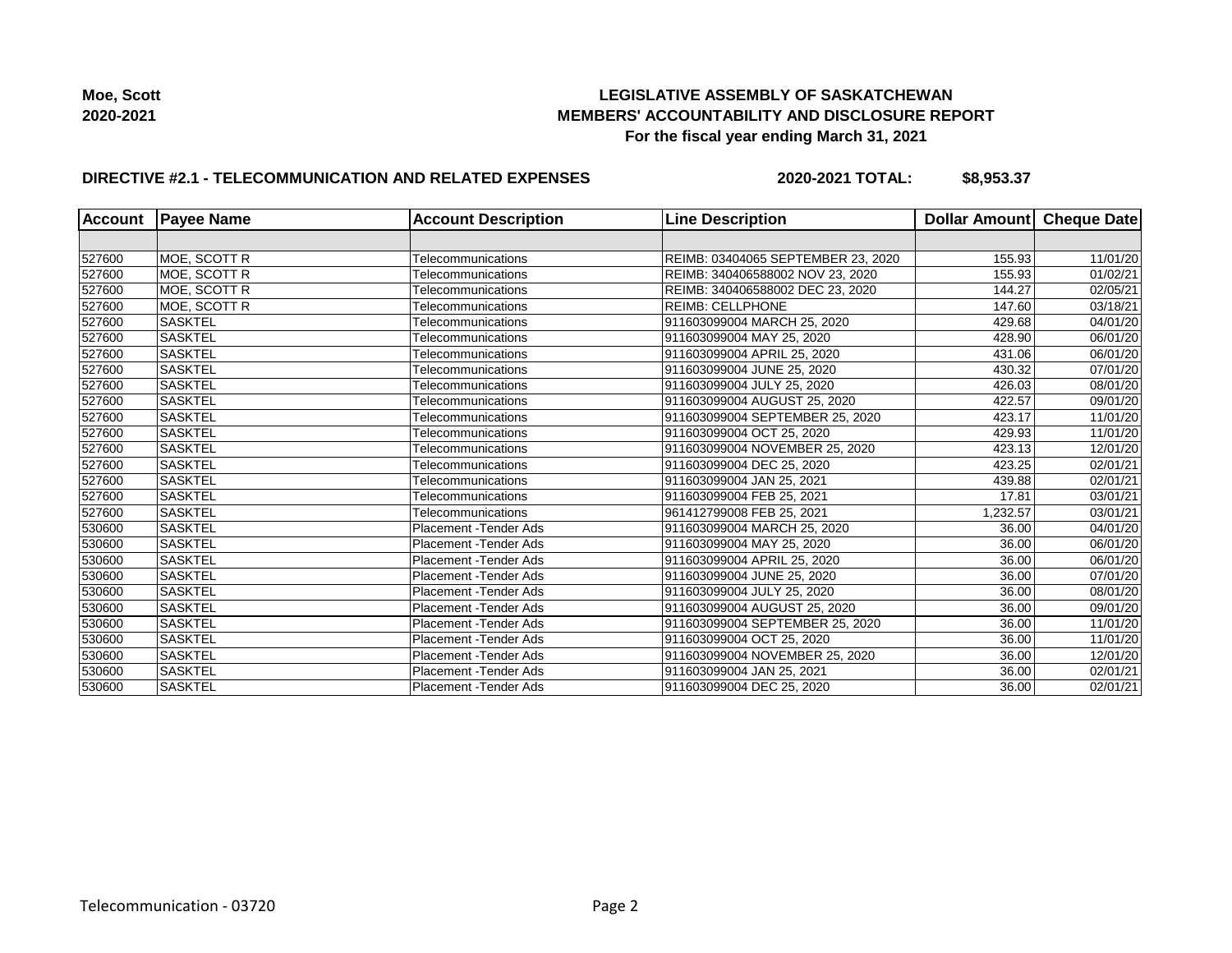

| ---- |  |  |
|------|--|--|
|      |  |  |
|      |  |  |
|      |  |  |
|      |  |  |
|      |  |  |
|      |  |  |
|      |  |  |
|      |  |  |
|      |  |  |

# **DIRECTIVE #3.1 - MLA TRAVEL AND LIVING EXPENSES**

**2020-2021 TOTAL: \$21,125.53**

| <b>Account</b> | <b>Payee Name</b>                                             | <b>Account Description</b>  | <b>Line Description</b>                                     | <b>Dollar Amount</b> | Cheque Date |
|----------------|---------------------------------------------------------------|-----------------------------|-------------------------------------------------------------|----------------------|-------------|
|                |                                                               |                             |                                                             |                      |             |
| 541900         | MINISTER OF FINANCE-MINISTRY OF<br>SASKBUILDS AND PROCUREMENT | Elected Rep - Travel        | JULY 2020 MLA CVA                                           | 172.63               | 09/01/20    |
| 541900         | MOE, SCOTT R                                                  | <b>Elected Rep - Travel</b> | APRIL 2020 MLA REGINA<br><b>ACCOMMODATIONS</b>              | 1,627.36             | 04/20/20    |
| 541900         | MOE, SCOTT R                                                  | Elected Rep - Travel        | MAY 2020 MLA REGINA<br><b>ACCOMMODATIONS</b>                | 1,626.23             | 05/11/20    |
| 541900         | MOE, SCOTT R                                                  | Elected Rep - Travel        | JUNE 2020 MLA REGINA<br><b>ACCOMMODATIONS</b>               | 1,625.08             | 06/05/20    |
| 541900         | MOE, SCOTT R                                                  | <b>Elected Rep - Travel</b> | MLA TRAVEL JUNE 14 - JULY 3, 2020                           | 1,114.60             | 07/03/20    |
| 541900         | MOE, SCOTT R                                                  | <b>Elected Rep - Travel</b> | JULY 2020 MLA REGINA<br><b>ACCOMMODATIONS</b>               | 1,623.94             | 07/15/20    |
| 541900         | MOE, SCOTT R                                                  | Elected Rep - Travel        | AUGUST 2020 MLA REGINA<br><b>ACCOMMODATIONS</b>             | 1,622.79             | 08/10/20    |
| 541900         | MOE, SCOTT R                                                  | <b>Elected Rep - Travel</b> | MLA TRAVEL JULY 1, 2020                                     | 92.80                | 08/18/20    |
| 541900         | MOE, SCOTT R                                                  | Elected Rep - Travel        | SEPTEMBER 2020 MLA REGINA<br><b>ACCOMMODATIONS</b>          | 1,621.12             | 09/04/20    |
| 541900         | MOE, SCOTT R                                                  | Elected Rep - Travel        | MLA TRAVEL AUGUST 10-11, 2020                               | 308.45               | 09/04/20    |
| 541900         | MOE, SCOTT R                                                  | <b>Elected Rep - Travel</b> | OCTOBER 2020 MLA REGINA<br><b>ACCOMMODATIONS</b>            | 1,620.48             | 11/01/20    |
| 541900         | MOE, SCOTT R                                                  | <b>Elected Rep - Travel</b> | NOVEMBER 2020 MLA REGINA<br><b>ACCOMMODATIONS</b>           | 1,619.33             | 11/10/20    |
| 541900         | MOE, SCOTT R                                                  | Elected Rep - Travel        | MLA TRAVEL NOVEMBER 30, 2020                                | 93.50                | 12/02/20    |
| 541900         | MOE, SCOTT R                                                  | <b>Elected Rep - Travel</b> | DECEMBER 2020 MLA REGINA<br><b>ACCOMMODATIONS</b>           | 1,618.17             | 12/07/20    |
| 541900         | MOE, SCOTT R                                                  | <b>Elected Rep - Travel</b> | MLA TRAVEL DECEMBER 1 - 11, 2020                            | 1.072.50             | 01/15/21    |
| 541900         | MOE, SCOTT R                                                  | Elected Rep - Travel        | JANUARY 2021 MLA REGINA<br>1,656.42<br><b>ACCOMMODTIONS</b> |                      | 01/20/21    |
| 541900         | MOE, SCOTT R                                                  | Elected Rep - Travel        | FEBRUARY 2021 MLA REGINA<br><b>ACCOMMODATIONS</b>           | 1,655.25             | 02/10/21    |
| 541900         | MOE, SCOTT R                                                  | Elected Rep - Travel        | MLA TRAVEL FEBRUARY 22, 2021                                | 21.05                | 03/04/21    |
| 541900         | MOE, SCOTT R                                                  | <b>Elected Rep - Travel</b> | MARCH 2021 MLA REGINA<br><b>ACCOMMODATIONS</b>              | 333.83               | 03/04/21    |

**Moe, Scott 2020-2021**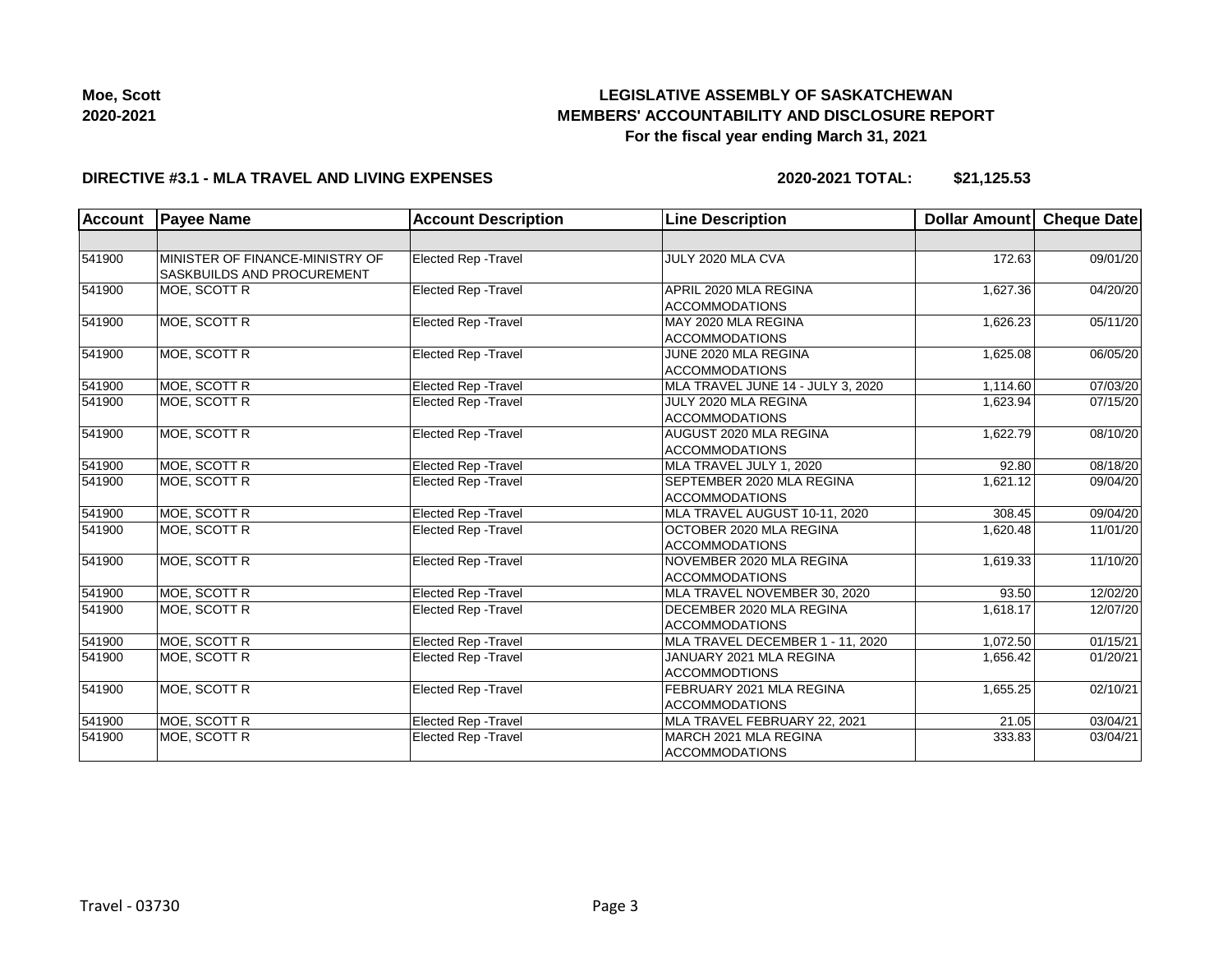

| Moe. Scott |
|------------|
| 2020-2021  |

### **DIRECTIVE #4.1 - CONSTITUENCY SERVICE EXPENSES**

| <b>Account</b> | <b>Payee Name</b>                                             | <b>Account Description</b>                | <b>Line Description</b>               | Dollar Amount Cheque Date |          |
|----------------|---------------------------------------------------------------|-------------------------------------------|---------------------------------------|---------------------------|----------|
|                |                                                               |                                           |                                       |                           |          |
| 522000         | MOE, RAE                                                      | Rent of Ground, Buildings and Other Space | APRIL 2020 MLA OFFICE RENT            | 1,200.00                  | 04/01/20 |
| 522000         | MOE. RAE                                                      | Rent of Ground, Buildings and Other Space | MAY 2020 MLA OFFICE RENT              | 1,200.00                  | 04/20/20 |
| 522000         | MOE, RAE                                                      | Rent of Ground, Buildings and Other Space | JUNE 2020 MLA OFFICE RENT             | 1,200.00                  | 05/19/20 |
| 522000         | MOE, RAE                                                      | Rent of Ground, Buildings and Other Space | JULY 2020 MLA OFFICE RENT             | 1,200.00                  | 06/16/20 |
| 522000         | MOE, RAE                                                      | Rent of Ground, Buildings and Other Space | AUGUST 2020 MLA OFFICE RENT           | 1,200.00                  | 07/16/20 |
| 522000         | MOE, RAE                                                      | Rent of Ground, Buildings and Other Space | SEPTEMBER 2020 MLA OFFICE RENT        | 1,200.00                  | 08/17/20 |
| 522000         | MOE, RAE                                                      | Rent of Ground, Buildings and Other Space | OCTOBER 2020 MLA OFFICE RENT          | 1,200.00                  | 09/15/20 |
| 522000         | MOE, RAE                                                      | Rent of Ground, Buildings and Other Space | NOVEMBER 2020 MLA OFFICE RENT         | 1,200.00                  | 11/01/20 |
| 522000         | MOE, RAE                                                      | Rent of Ground, Buildings and Other Space | DEC 2020 MLA OFFICE RENT              | 1,200.00                  | 11/13/20 |
| 522000         | MOE, RAE                                                      | Rent of Ground, Buildings and Other Space | JANUARY 2021 MLA OFFICE RENT          | 1,200.00                  | 12/15/20 |
| 522000         | MOE, RAE                                                      | Rent of Ground, Buildings and Other Space | FEBRUARY 21 MLA OFFICE RENT           | 1,200.00                  | 01/13/21 |
| 522000         | MOE, RAE                                                      | Rent of Ground, Buildings and Other Space | MARCH 2021 MLA OFFICE RENT            | 1,200.00                  | 02/10/21 |
| 522200         | MINISTER OF FINANCE-MINISTRY OF<br>SASKBUILDS AND PROCUREMENT | Rent of Photocopiers                      | PHOTOCOPIER SERVICE FEES<br>2020/2021 | 100.00                    | 01/01/21 |
| 522200         | <b>TOSHIBA TEC CANADA BUSINESS</b><br>SOLUTIONS INC           | Rent of Photocopiers                      | <b>COPIER CHARGES</b>                 | 134.70                    | 05/01/20 |
| 522200         | TOSHIBA TEC CANADA BUSINESS<br>SOLUTIONS INC                  | <b>Rent of Photocopiers</b>               | <b>COPIER CHARGES</b>                 | 144.79                    | 06/01/20 |
| 522200         | TOSHIBA TEC CANADA BUSINESS<br><b>SOLUTIONS INC</b>           | <b>Rent of Photocopiers</b>               | <b>COPIER CHARGES</b>                 | 136.67                    | 07/01/20 |
| 522200         | TOSHIBA TEC CANADA BUSINESS<br>SOLUTIONS INC                  | <b>Rent of Photocopiers</b>               | <b>COPIER CHARGES</b>                 | 156.80                    | 08/01/20 |
| 522200         | TOSHIBA TEC CANADA BUSINESS<br>SOLUTIONS INC                  | <b>Rent of Photocopiers</b>               | <b>COPIER CHARGES</b>                 | 162.64                    | 08/01/20 |
| 522200         | TOSHIBA TEC CANADA BUSINESS<br>SOLUTIONS INC                  | <b>Rent of Photocopiers</b>               | <b>COPIER CHARGES</b>                 | 135.78                    | 10/01/20 |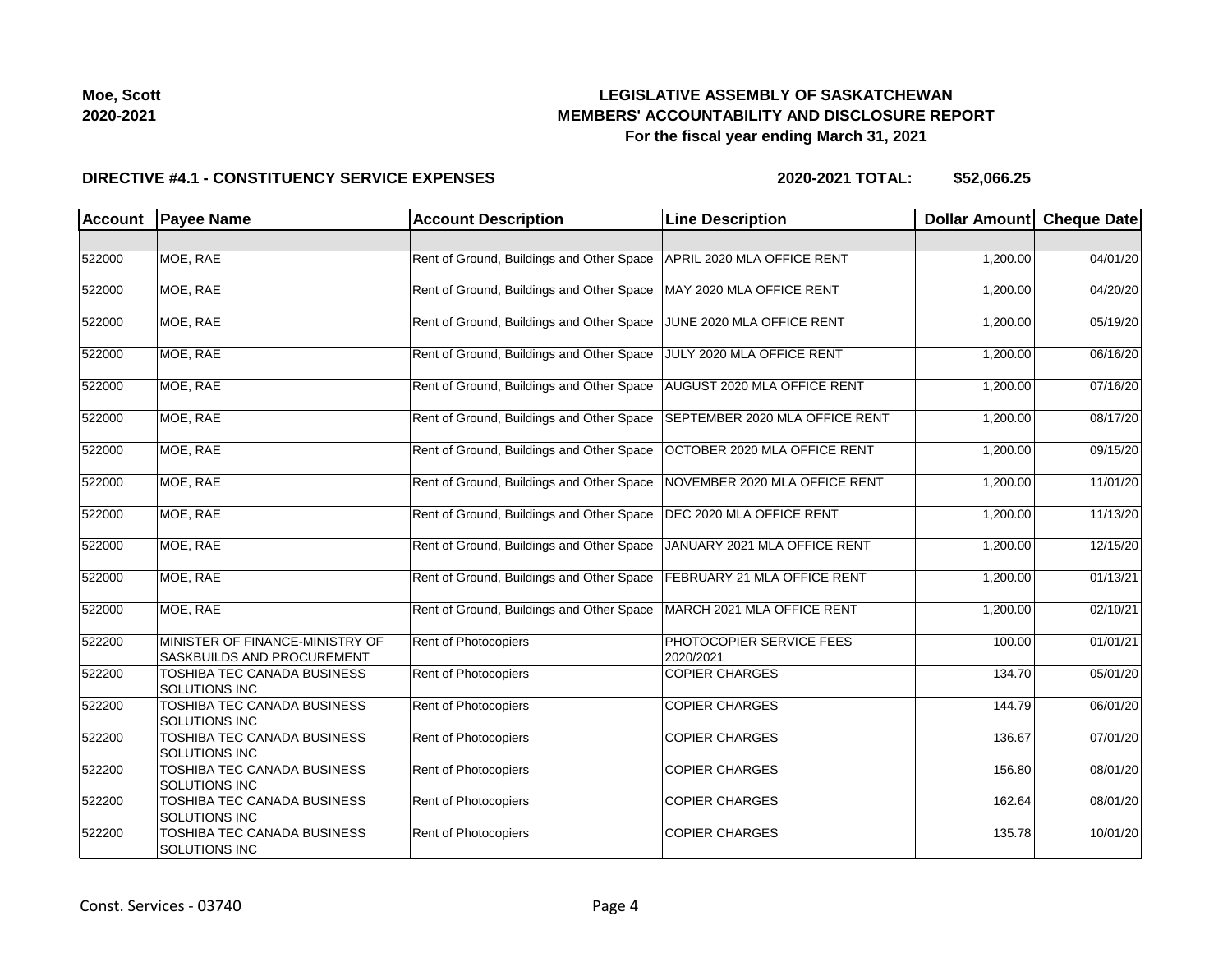

#### **DIRECTIVE #4.1 - CONSTITUENCY SERVICE EXPENSES**

| <b>Account</b> | <b>Payee Name</b>                                             | <b>Account Description</b>           | <b>Line Description</b>          | Dollar Amount Cheque Date |          |
|----------------|---------------------------------------------------------------|--------------------------------------|----------------------------------|---------------------------|----------|
|                |                                                               |                                      |                                  |                           |          |
| 522200         | TOSHIBA TEC CANADA BUSINESS<br>SOLUTIONS INC                  | Rent of Photocopiers                 | <b>COPIER CHARGES</b>            | 148.92                    | 11/01/20 |
| 522200         | TOSHIBA TEC CANADA BUSINESS<br><b>SOLUTIONS INC</b>           | Rent of Photocopiers                 | <b>COPIER CHARGES</b>            | 133.67                    | 12/01/20 |
| 522200         | TOSHIBA TEC CANADA BUSINESS<br><b>SOLUTIONS INC</b>           | Rent of Photocopiers                 | <b>COPIER CHARGES</b>            | 128.25                    | 01/01/21 |
| 522200         | TOSHIBA TEC CANADA BUSINESS<br>SOLUTIONS INC                  | Rent of Photocopiers                 | <b>COPIER CHARGES</b>            | 135.85                    | 02/01/21 |
| 522200         | TOSHIBA TEC CANADA BUSINESS<br><b>SOLUTIONS INC</b>           | Rent of Photocopiers                 | <b>COPIER CHARGES</b>            | 126.34                    | 02/01/21 |
| 522200         | TOSHIBA TEC CANADA BUSINESS<br>SOLUTIONS INC                  | Rent of Photocopiers                 | <b>COPIER CHARGES</b>            | 146.79                    | 03/01/21 |
| 522500         | TAIT INSURANCE GROUP INC.                                     | Insurance Premiums                   | OFFICE INSURANCE C70087968-4     | 609.50                    | 03/03/21 |
| 525000         | FITCH, SALLY M                                                | Postal, Courier, Freight and Related | <b>REIMB: POSTAGE</b>            | 19.95                     | 02/17/21 |
| 525000         | MINISTER OF FINANCE-MINISTRY OF<br>SASKBUILDS AND PROCUREMENT | Postal, Courier, Freight and Related | MAY 2020 POSTAGE                 | 1,070.73                  | 06/15/20 |
| 525000         | MOE, SCOTT R                                                  | Postal, Courier, Freight and Related | <b>REIMB: POSTAGE</b>            | 16.01                     | 06/01/20 |
| 525000         | MOE, SCOTT R                                                  | Postal, Courier, Freight and Related | REIMB: POSTAGE/SUBSCRIPTIONS     | 9.90                      | 08/20/20 |
| 525000         | PRAIRIE ADVERTISING DISTRIBUTORS<br>LTD.                      | Postal, Courier, Freight and Related | MAIL PREP & DISBURSEMENTS        | 189.16                    | 06/01/20 |
| 529000         | PRINCE ALBERT ALARM SYSTEMS                                   | <b>General Contractual Services</b>  | <b>ALARM REPAIR</b>              | 217.30                    | 03/01/21 |
| 530300         | MARU GROUP CANADA INC.                                        | Primary Research/Focus group         | AD HOC RESEARCH                  | 661.11                    | 06/01/20 |
| 530300         | MARU GROUP CANADA INC.                                        | Primary Research/Focus group         | AD HOC RESEARCH                  | 661.11                    | 10/01/20 |
| 530300         | MARU GROUP CANADA INC.                                        | Primary Research/Focus group         | AD HOC RESEARCH                  | 632.97                    | 03/01/21 |
| 530300         | MARU GROUP CANADA INC.                                        | Primary Research/Focus group         | AD HOC RESEARCH                  | 632.97                    | 03/01/21 |
| 530500         | 101122870 SASKATCHEWAN LTD.                                   | Media Placement                      | ADVERTISING                      | 430.00                    | 05/01/20 |
| 530500         | 101122870 SASKATCHEWAN LTD.                                   | Media Placement                      | <b>ADVERTISING</b>               | 430.00                    | 05/01/20 |
| 530500         | 101122870 SASKATCHEWAN LTD.                                   | Media Placement                      | <b>ADVERTISING</b>               | 430.00                    | 07/01/20 |
| 530500         | 101122870 SASKATCHEWAN LTD.                                   | Media Placement                      | <b>ADVERTISING</b>               | 430.00                    | 07/01/20 |
| 530500         | 101122870 SASKATCHEWAN LTD.                                   | Media Placement                      | ADVERTISING                      | 430.00                    | 08/01/20 |
| 530500         | 101122870 SASKATCHEWAN LTD.                                   | Media Placement                      | ADVERTISING SEPTEMBER 1-15, 2020 | 215.00                    | 08/18/20 |
| 530500         | 101122870 SASKATCHEWAN LTD.                                   | Media Placement                      | ADVERTISING                      | 430.00                    | 01/01/21 |
| 530500         | 101122870 SASKATCHEWAN LTD.                                   | Media Placement                      | ADVERTISING                      | 430.00                    | 02/01/21 |
| 530500         | <b>CENTURY SIGN RENTALS</b>                                   | Media Placement                      | <b>ADVERTISING</b>               | 110.00                    | 05/01/20 |
| 530500         | <b>CENTURY SIGN RENTALS</b>                                   | Media Placement                      | <b>ADVERTISING</b>               | 110.00                    | 06/01/20 |
| 530500         | CENTURY SIGN RENTALS                                          | Media Placement                      | <b>ADVERTISING</b>               | 110.00                    | 07/01/20 |
| 530500         | <b>CENTURY SIGN RENTALS</b>                                   | Media Placement                      | <b>ADVERTISING</b>               | 110.00                    | 08/01/20 |
| 530500         | CENTURY SIGN RENTALS                                          | Media Placement                      | ADVERTISING                      | 110.00                    | 08/01/20 |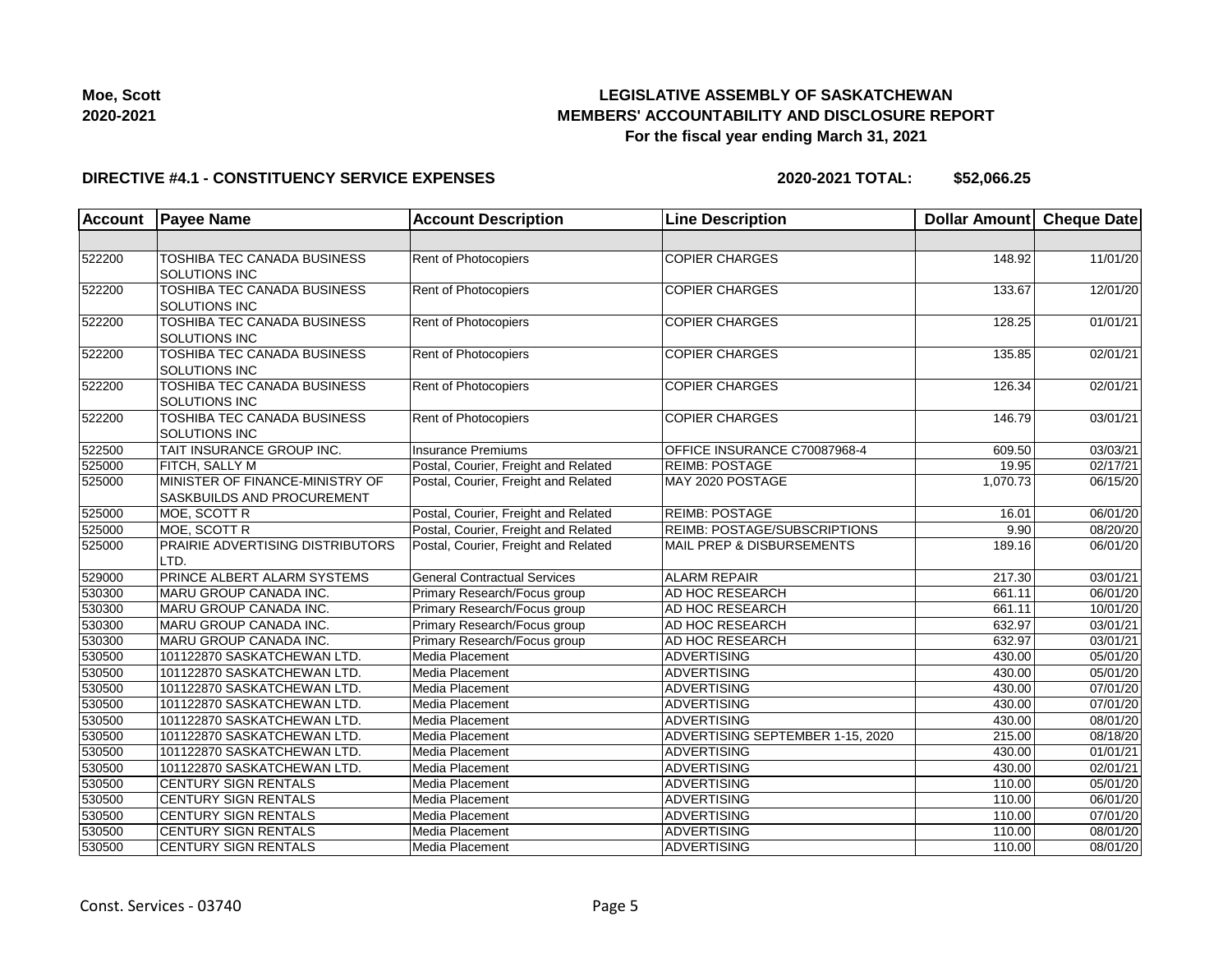

#### **DIRECTIVE #4.1 - CONSTITUENCY SERVICE EXPENSES**

| <b>Account</b> | <b>Payee Name</b>                    | <b>Account Description</b> | <b>Line Description</b> | <b>Dollar Amount</b> | <b>Cheque Date</b> |
|----------------|--------------------------------------|----------------------------|-------------------------|----------------------|--------------------|
|                |                                      |                            |                         |                      |                    |
| 530500         | FOLIOJUMPLINE PUBLISHING INC.        | Media Placement            | <b>ADVERTISING</b>      | 75.00                | 04/04/20           |
| 530500         | FOLIOJUMPLINE PUBLISHING INC.        | Media Placement            | <b>ADVERTISING</b>      | 25.00                | 05/01/20           |
| 530500         | FOLIOJUMPLINE PUBLISHING INC.        | Media Placement            | <b>ADVERTISING</b>      | 75.00                | 05/01/20           |
| 530500         | FOLIOJUMPLINE PUBLISHING INC.        | Media Placement            | ADVERTISING             | 75.00                | 05/01/20           |
| 530500         | <b>FOLIOJUMPLINE PUBLISHING INC.</b> | Media Placement            | <b>ADVERTISING</b>      | 75.00                | 05/01/20           |
| 530500         | FOLIOJUMPLINE PUBLISHING INC.        | Media Placement            | <b>ADVERTISING</b>      | 75.00                | 06/01/20           |
| 530500         | FOLIOJUMPLINE PUBLISHING INC.        | Media Placement            | <b>ADVERTISING</b>      | 50.00                | 06/01/20           |
| 530500         | FOLIOJUMPLINE PUBLISHING INC.        | Media Placement            | <b>ADVERTISING</b>      | 75.00                | 06/01/20           |
| 530500         | FOLIOJUMPLINE PUBLISHING INC.        | Media Placement            | <b>ADVERTISING</b>      | 125.00               | 06/01/20           |
| 530500         | FOLIOJUMPLINE PUBLISHING INC.        | Media Placement            | <b>ADVERTISING</b>      | 75.00                | 06/06/20           |
| 530500         | <b>FOLIOJUMPLINE PUBLISHING INC.</b> | Media Placement            | <b>ADVERTISING</b>      | 75.00                | 07/01/20           |
| 530500         | FOLIOJUMPLINE PUBLISHING INC.        | Media Placement            | <b>ADVERTISING</b>      | 75.00                | 07/01/20           |
| 530500         | FOLIOJUMPLINE PUBLISHING INC.        | Media Placement            | <b>ADVERTISING</b>      | 75.00                | 07/01/20           |
| 530500         | FOLIOJUMPLINE PUBLISHING INC.        | Media Placement            | <b>ADVERTISING</b>      | 75.00                | 07/11/20           |
| 530500         | FOLIOJUMPLINE PUBLISHING INC.        | Media Placement            | <b>ADVERTISING</b>      | 25.00                | 08/01/20           |
| 530500         | <b>FOLIOJUMPLINE PUBLISHING INC.</b> | Media Placement            | <b>ADVERTISING</b>      | 75.00                | 08/01/20           |
| 530500         | <b>FOLIOJUMPLINE PUBLISHING INC.</b> | Media Placement            | <b>ADVERTISING</b>      | 75.00                | 08/01/20           |
| 530500         | FOLIOJUMPLINE PUBLISHING INC.        | Media Placement            | <b>ADVERTISING</b>      | 125.00               | 08/01/20           |
| 530500         | FOLIOJUMPLINE PUBLISHING INC.        | Media Placement            | <b>ADVERTISING</b>      | 75.00                | 08/01/20           |
| 530500         | <b>FOLIOJUMPLINE PUBLISHING INC.</b> | Media Placement            | <b>ADVERTISING</b>      | 75.00                | 08/08/20           |
| 530500         | <b>FOLIOJUMPLINE PUBLISHING INC.</b> | Media Placement            | <b>ADVERTISING</b>      | 75.00                | 08/15/20           |
| 530500         | <b>FOLIOJUMPLINE PUBLISHING INC.</b> | Media Placement            | <b>ADVERTISING</b>      | 75.00                | 09/01/20           |
| 530500         | FOLIOJUMPLINE PUBLISHING INC.        | Media Placement            | <b>ADVERTISING</b>      | 75.00                | 09/01/20           |
| 530500         | FOLIOJUMPLINE PUBLISHING INC.        | Media Placement            | <b>ADVERTISING</b>      | 75.00                | 09/01/20           |
| 530500         | FOLIOJUMPLINE PUBLISHING INC.        | Media Placement            | <b>ADVERTISING</b>      | 75.00                | 09/05/20           |
| 530500         | <b>FOLIOJUMPLINE PUBLISHING INC.</b> | Media Placement            | <b>ADVERTISING</b>      | 75.00                | 10/01/20           |
| 530500         | FOLIOJUMPLINE PUBLISHING INC.        | Media Placement            | ADVERTISING             | 100.00               | 03/13/21           |
| 530500         | <b>JENSON PUBLISHING</b>             | Media Placement            | <b>ADVERTISING</b>      | 38.00                | 04/02/20           |
| 530500         | <b>JENSON PUBLISHING</b>             | Media Placement            | <b>ADVERTISING</b>      | 38.00                | 04/09/20           |
| 530500         | <b>JENSON PUBLISHING</b>             | Media Placement            | <b>ADVERTISING</b>      | 38.00                | 05/01/20           |
| 530500         | <b>JENSON PUBLISHING</b>             | Media Placement            | <b>ADVERTISING</b>      | 38.00                | 05/01/20           |
| 530500         | <b>JENSON PUBLISHING</b>             | Media Placement            | <b>ADVERTISING</b>      | 38.00                | 06/01/20           |
| 530500         | <b>JENSON PUBLISHING</b>             | Media Placement            | ADVERTISING             | 38.00                | 06/01/20           |
| 530500         | <b>JENSON PUBLISHING</b>             | Media Placement            | <b>ADVERTISING</b>      | 38.00                | 06/01/20           |
| 530500         | <b>JENSON PUBLISHING</b>             | Media Placement            | <b>ADVERTISING</b>      | 38.00                | 06/01/20           |
| 530500         | <b>JENSON PUBLISHING</b>             | Media Placement            | <b>ADVERTISING</b>      | 38.00                | 06/04/20           |
| 530500         | <b>JENSON PUBLISHING</b>             | Media Placement            | <b>ADVERTISING</b>      | 38.00                | 06/11/20           |
| 530500         | <b>JENSON PUBLISHING</b>             | Media Placement            | <b>ADVERTISING</b>      | 38.00                | 07/01/20           |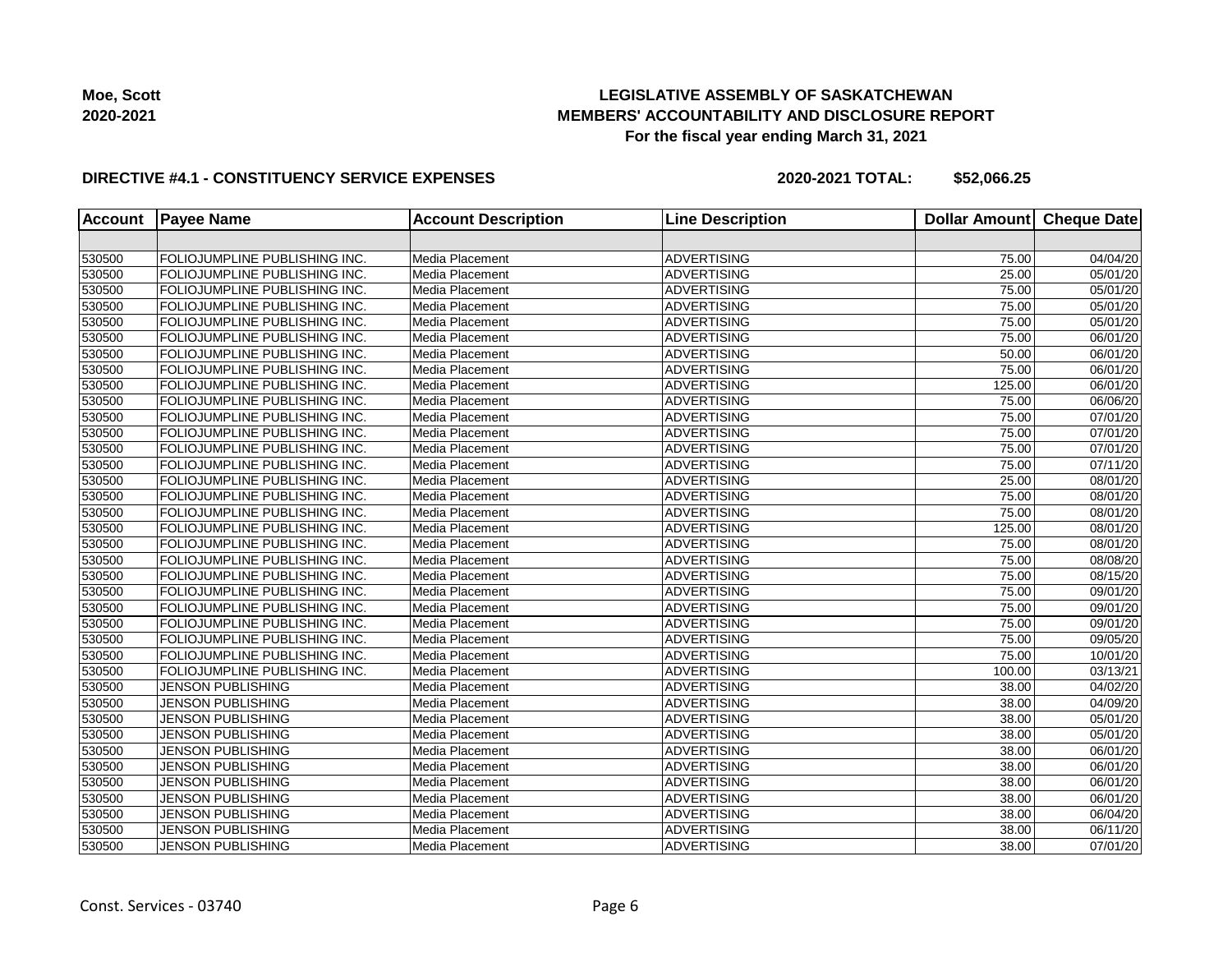

#### **DIRECTIVE #4.1 - CONSTITUENCY SERVICE EXPENSES**

| <b>Account</b> | <b>Payee Name</b>            | <b>Account Description</b> | <b>Line Description</b> | <b>Dollar Amount</b> | <b>Cheque Date</b>    |
|----------------|------------------------------|----------------------------|-------------------------|----------------------|-----------------------|
|                |                              |                            |                         |                      |                       |
| 530500         | <b>JENSON PUBLISHING</b>     | Media Placement            | <b>ADVERTISING</b>      | 38.00                | 07/01/20              |
| 530500         | <b>JENSON PUBLISHING</b>     | Media Placement            | <b>ADVERTISING</b>      | 38.00                | 07/02/20              |
| 530500         | <b>JENSON PUBLISHING</b>     | Media Placement            | ADVERTISING             | 38.00                | 07/09/20              |
| 530500         | <b>JENSON PUBLISHING</b>     | Media Placement            | ADVERTISING             | 38.00                | 08/01/20              |
| 530500         | <b>JENSON PUBLISHING</b>     | Media Placement            | ADVERTISING             | 38.00                | $\overline{08/13/20}$ |
| 530500         | JENSON PUBLISHING            | Media Placement            | <b>ADVERTISING</b>      | 38.00                | 08/20/20              |
| 530500         | <b>JENSON PUBLISHING</b>     | Media Placement            | <b>ADVERTISING</b>      | 38.00                | 09/01/20              |
| 530500         | <b>JENSON PUBLISHING</b>     | Media Placement            | <b>ADVERTISING</b>      | 38.00                | 09/01/20              |
| 530500         | <b>JENSON PUBLISHING</b>     | Media Placement            | ADVERTISING             | 38.00                | 09/03/20              |
| 530500         | <b>JENSON PUBLISHING</b>     | Media Placement            | ADVERTISING             | 38.00                | 09/10/20              |
| 530500         | <b>JENSON PUBLISHING</b>     | Media Placement            | ADVERTISING             | 38.00                | 09/23/20              |
| 530500         | JENSON PUBLISHING            | Media Placement            | <b>ADVERTISING</b>      | 39.14                | 12/01/20              |
| 530500         | <b>JENSON PUBLISHING</b>     | Media Placement            | <b>ADVERTISING</b>      | 39.14                | 12/01/20              |
| 530500         | JENSON PUBLISHING            | Media Placement            | <b>ADVERTISING</b>      | 39.14                | 12/03/20              |
| 530500         | <b>JENSON PUBLISHING</b>     | Media Placement            | ADVERTISING             | 171.31               | 01/01/21              |
| 530500         | <b>JENSON PUBLISHING</b>     | Media Placement            | ADVERTISING             | 46.97                | 01/01/21              |
| 530500         | <b>JENSON PUBLISHING</b>     | Media Placement            | ADVERTISING             | 46.97                | 01/01/21              |
| 530500         | <b>JENSON PUBLISHING</b>     | Media Placement            | <b>ADVERTISING</b>      | 12.50                | 01/01/21              |
| 530500         | <b>JENSON PUBLISHING</b>     | Media Placement            | <b>ADVERTISING</b>      | 12.50                | 01/01/21              |
| 530500         | <b>JENSON PUBLISHING</b>     | Media Placement            | <b>ADVERTISING</b>      | 58.72                | 02/01/21              |
| 530500         | <b>JENSON PUBLISHING</b>     | Media Placement            | ADVERTISING             | 58.72                | 02/01/21              |
| 530500         | <b>JENSON PUBLISHING</b>     | Media Placement            | <b>ADVERTISING</b>      | 20.00                | 02/01/21              |
| 530500         | <b>JENSON PUBLISHING</b>     | Media Placement            | <b>ADVERTISING</b>      | 20.00                | $\overline{02/0}1/21$ |
| 530500         | <b>JENSON PUBLISHING</b>     | Media Placement            | <b>ADVERTISING</b>      | 58.72                | 02/01/21              |
| 530500         | <b>JENSON PUBLISHING</b>     | Media Placement            | <b>ADVERTISING</b>      | 106.60               | 02/01/21              |
| 530500         | <b>JENSON PUBLISHING</b>     | Media Placement            | ADVERTISING             | 58.72                | 02/04/21              |
| 530500         | <b>JENSON PUBLISHING</b>     | Media Placement            | ADVERTISING             | 58.72                | 03/01/21              |
| 530500         | <b>JENSON PUBLISHING</b>     | Media Placement            | <b>ADVERTISING</b>      | 58.72                | 03/01/21              |
| 530500         | <b>JENSON PUBLISHING</b>     | Media Placement            | <b>ADVERTISING</b>      | 20.00                | 03/01/21              |
| 530500         | <b>JENSON PUBLISHING</b>     | Media Placement            | <b>ADVERTISING</b>      | 58.72                | 03/04/21              |
| 530500         | <b>JENSON PUBLISHING</b>     | Media Placement            | <b>ADVERTISING</b>      | 20.00                | $\overline{03/1}1/21$ |
| 530500         | <b>JENSON PUBLISHING</b>     | Media Placement            | ADVERTISING             | 58.72                | 03/11/21              |
| 530500         | <b>JENSON PUBLISHING</b>     | Media Placement            | ADVERTISING             | 58.72                | 03/18/21              |
| 530500         | <b>JENSON PUBLISHING</b>     | Media Placement            | ADVERTISING             | 58.72                | 03/25/21              |
| 530500         | <b>JENSON PUBLISHING</b>     | Media Placement            | <b>ADVERTISING</b>      | 20.00                | 03/25/21              |
| 530500         | <b>OUTFRONT MEDIA CANADA</b> | Media Placement            | <b>ADVERTISING</b>      | 1,600.00             | 05/01/20              |
| 530500         | <b>OUTFRONT MEDIA CANADA</b> | Media Placement            | <b>ADVERTISING</b>      | 1,200.00             | 06/01/20              |
| 530500         | <b>OUTFRONT MEDIA CANADA</b> | Media Placement            | ADVERTISING             | 800.00               | 07/01/20              |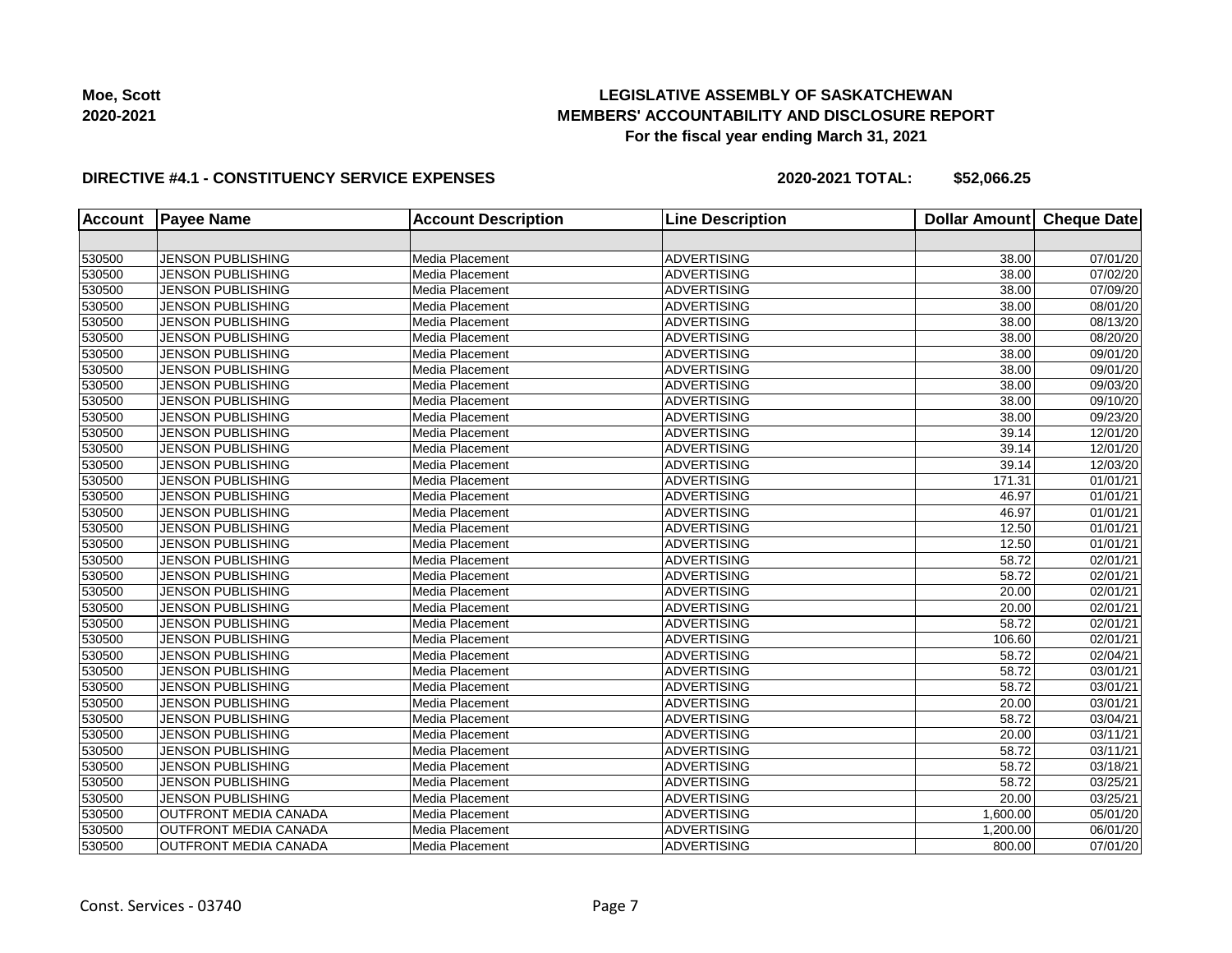

#### **DIRECTIVE #4.1 - CONSTITUENCY SERVICE EXPENSES**

| <b>Account</b> | <b>Payee Name</b>                  | <b>Account Description</b> | <b>Line Description</b> | <b>Dollar Amount</b> | <b>Cheque Date</b> |
|----------------|------------------------------------|----------------------------|-------------------------|----------------------|--------------------|
|                |                                    |                            |                         |                      |                    |
| 530500         | <b>OUTFRONT MEDIA CANADA</b>       | Media Placement            | <b>ADVERTISING</b>      | 800.00               | 07/01/20           |
| 530500         | OUTFRONT MEDIA CANADA              | Media Placement            | <b>ADVERTISING</b>      | 950.00               | 07/09/20           |
| 530500         | P.A. SHOPPER (ADGRAPHICS LTD.)     | Media Placement            | <b>ADVERTISING</b>      | 133.82               | 09/01/20           |
| 530500         | PATTISON OUTDOOR ADVERTISING LP    | Media Placement            | <b>ADVERTISING</b>      | 1,495.00             | 04/01/20           |
| 530500         | PATTISON OUTDOOR ADVERTISING LP    | Media Placement            | <b>ADVERTISING</b>      | 1,495.00             | 05/01/20           |
| 530500         | PATTISON OUTDOOR ADVERTISING LP    | Media Placement            | <b>ADVERTISING</b>      | 1,350.00             | 06/01/20           |
| 530500         | PATTISON OUTDOOR ADVERTISING LP    | Media Placement            | <b>ADVERTISING</b>      | 1,350.00             | 07/01/20           |
| 530500         | PNG PRAIRIE NEWSPAPER GROUP        | Media Placement            | <b>ADVERTISING</b>      | 64.72                | 04/08/20           |
| 530500         | PNG PRAIRIE NEWSPAPER GROUP        | Media Placement            | <b>ADVERTISING</b>      | 64.72                | 05/01/20           |
| 530500         | PNG PRAIRIE NEWSPAPER GROUP        | Media Placement            | <b>ADVERTISING</b>      | 64.72                | 05/01/20           |
| 530500         | PNG PRAIRIE NEWSPAPER GROUP        | Media Placement            | <b>ADVERTISING</b>      | 64.72                | 05/01/20           |
| 530500         | PNG PRAIRIE NEWSPAPER GROUP        | Media Placement            | <b>ADVERTISING</b>      | 64.72                | 05/01/20           |
| 530500         | PNG PRAIRIE NEWSPAPER GROUP        | Media Placement            | <b>ADVERTISING</b>      | 64.72                | 06/01/20           |
| 530500         | PNG PRAIRIE NEWSPAPER GROUP        | Media Placement            | <b>ADVERTISING</b>      | 64.72                | 06/01/20           |
| 530500         | PNG PRAIRIE NEWSPAPER GROUP        | Media Placement            | <b>ADVERTISING</b>      | 64.72                | 06/01/20           |
| 530500         | PNG PRAIRIE NEWSPAPER GROUP        | Media Placement            | <b>ADVERTISING</b>      | 64.72                | 06/01/20           |
| 530500         | <b>PNG PRAIRIE NEWSPAPER GROUP</b> | Media Placement            | <b>ADVERTISING</b>      | 64.72                | 06/10/20           |
| 530500         | PNG PRAIRIE NEWSPAPER GROUP        | Media Placement            | <b>ADVERTISING</b>      | 64.72                | 07/01/20           |
| 530500         | PNG PRAIRIE NEWSPAPER GROUP        | Media Placement            | <b>ADVERTISING</b>      | 64.72                | 07/01/20           |
| 530500         | <b>PNG PRAIRIE NEWSPAPER GROUP</b> | Media Placement            | <b>ADVERTISING</b>      | 129.44               | 08/01/20           |
| 530500         | <b>PNG PRAIRIE NEWSPAPER GROUP</b> | Media Placement            | <b>ADVERTISING</b>      | 64.72                | 08/01/20           |
| 530500         | <b>PNG PRAIRIE NEWSPAPER GROUP</b> | Media Placement            | <b>ADVERTISING</b>      | 64.72                | 08/01/20           |
| 530500         | <b>PNG PRAIRIE NEWSPAPER GROUP</b> | Media Placement            | <b>ADVERTISING</b>      | 123.72               | 08/01/20           |
| 530500         | PNG PRAIRIE NEWSPAPER GROUP        | Media Placement            | <b>ADVERTISING</b>      | 64.72                | 08/04/20           |
| 530500         | PNG PRAIRIE NEWSPAPER GROUP        | Media Placement            | <b>ADVERTISING</b>      | 64.72                | 08/12/20           |
| 530500         | PNG PRAIRIE NEWSPAPER GROUP        | Media Placement            | <b>ADVERTISING</b>      | 64.72                | 08/19/20           |
| 530500         | <b>PNG PRAIRIE NEWSPAPER GROUP</b> | Media Placement            | <b>ADVERTISING</b>      | 64.72                | 09/01/20           |
| 530500         | PNG PRAIRIE NEWSPAPER GROUP        | Media Placement            | <b>ADVERTISING</b>      | 64.72                | 09/01/20           |
| 530500         | PNG PRAIRIE NEWSPAPER GROUP        | Media Placement            | <b>ADVERTISING</b>      | 64.72                | 09/09/20           |
| 530500         | PNG PRAIRIE NEWSPAPER GROUP        | Media Placement            | <b>ADVERTISING</b>      | 64.72                | 10/01/20           |
| 530500         | PNG PRAIRIE NEWSPAPER GROUP        | Media Placement            | <b>ADVERTISING</b>      | 64.72                | 01/01/21           |
| 530500         | <b>PNG PRAIRIE NEWSPAPER GROUP</b> | Media Placement            | <b>ADVERTISING</b>      | 64.72                | 01/01/21           |
| 530500         | PNG PRAIRIE NEWSPAPER GROUP        | Media Placement            | <b>ADVERTISING</b>      | 86.29                | 02/01/21           |
| 530500         | PNG PRAIRIE NEWSPAPER GROUP        | Media Placement            | <b>ADVERTISING</b>      | 86.29                | 02/01/21           |
| 530500         | PNG PRAIRIE NEWSPAPER GROUP        | Media Placement            | <b>ADVERTISING</b>      | 86.29                | 02/01/21           |
| 530500         | PNG PRAIRIE NEWSPAPER GROUP        | Media Placement            | <b>ADVERTISING</b>      | 190.24               | 02/01/21           |
| 530500         | PNG PRAIRIE NEWSPAPER GROUP        | Media Placement            | <b>ADVERTISING</b>      | 86.29                | 02/01/21           |
| 530500         | PNG PRAIRIE NEWSPAPER GROUP        | Media Placement            | <b>ADVERTISING</b>      | 86.29                | 03/01/21           |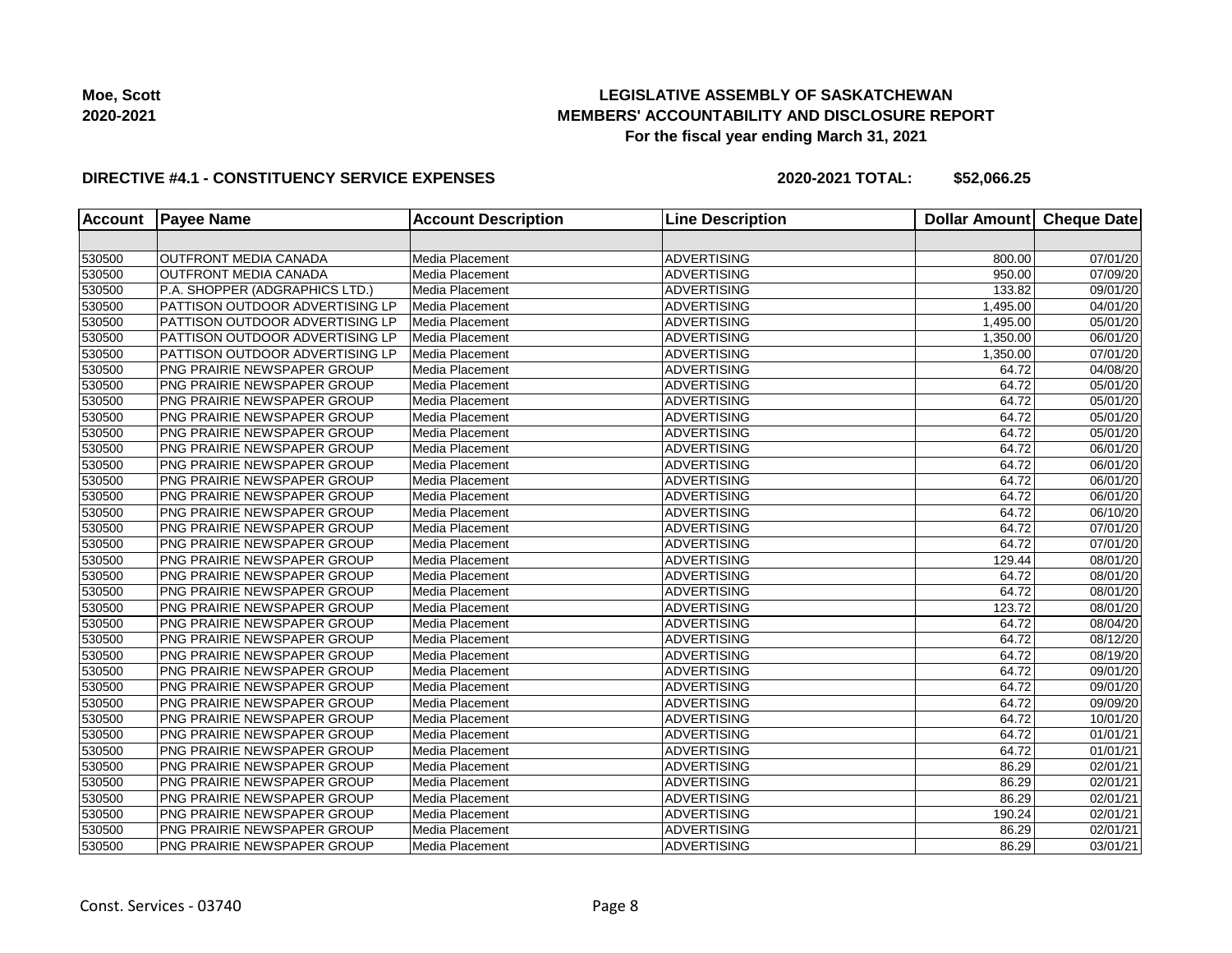

#### **DIRECTIVE #4.1 - CONSTITUENCY SERVICE EXPENSES**

| <b>Account</b> | <b>Payee Name</b>                                     | <b>Account Description</b> | <b>Line Description</b> | <b>Dollar Amount</b> | <b>Cheque Date</b> |
|----------------|-------------------------------------------------------|----------------------------|-------------------------|----------------------|--------------------|
|                |                                                       |                            |                         |                      |                    |
| 530500         | PNG PRAIRIE NEWSPAPER GROUP                           | Media Placement            | <b>ADVERTISING</b>      | 86.29                | 03/01/21           |
| 530500         | PNG PRAIRIE NEWSPAPER GROUP                           | Media Placement            | <b>ADVERTISING</b>      | 86.29                | 03/01/21           |
| 530500         | PNG PRAIRIE NEWSPAPER GROUP                           | Media Placement            | <b>ADVERTISING</b>      | 86.29                | 03/01/21           |
| 530500         | <b>PNG PRAIRIE NEWSPAPER GROUP</b>                    | Media Placement            | ADVERTISING             | 258.87               | 03/01/21           |
| 530500         | PNG PRAIRIE NEWSPAPER GROUP                           | Media Placement            | ADVERTISING             | 86.29                | 03/10/21           |
| 530500         | PNG PRAIRIE NEWSPAPER GROUP                           | Media Placement            | ADVERTISING             | 86.29                | 03/17/21           |
| 530500         | <b>PNG PRAIRIE NEWSPAPER GROUP</b>                    | Media Placement            | ADVERTISING             | 86.29                | 03/24/21           |
| 530500         | SHELLBROOK CHRONICLE A DIVISION<br>OF PEPPERFRAM LTD. | Media Placement            | <b>ADVERTISING</b>      | 61.10                | 04/09/20           |
| 530500         | SHELLBROOK CHRONICLE A DIVISION<br>OF PEPPERFRAM LTD. | Media Placement            | <b>ADVERTISING</b>      | 61.00                | 05/01/20           |
| 530500         | SHELLBROOK CHRONICLE A DIVISION<br>OF PEPPERFRAM LTD. | Media Placement            | ADVERTISING             | 61.10                | 05/01/20           |
| 530500         | SHELLBROOK CHRONICLE A DIVISION<br>OF PEPPERFRAM LTD. | Media Placement            | ADVERTISING             | 61.10                | 06/01/20           |
| 530500         | SHELLBROOK CHRONICLE A DIVISION<br>OF PEPPERFRAM LTD. | Media Placement            | ADVERTISING             | 61.10                | 06/01/20           |
| 530500         | SHELLBROOK CHRONICLE A DIVISION<br>OF PEPPERFRAM LTD. | Media Placement            | ADVERTISING             | 61.10                | 06/04/20           |
| 530500         | SHELLBROOK CHRONICLE A DIVISION<br>OF PEPPERFRAM LTD. | Media Placement            | ADVERTISING             | 61.00                | 07/01/20           |
| 530500         | SHELLBROOK CHRONICLE A DIVISION<br>OF PEPPERFRAM LTD. | Media Placement            | ADVERTISING             | 61.10                | 07/01/20           |
| 530500         | SHELLBROOK CHRONICLE A DIVISION<br>OF PEPPERFRAM LTD. | Media Placement            | ADVERTISING             | 61.10                | 07/09/20           |
| 530500         | SHELLBROOK CHRONICLE A DIVISION<br>OF PEPPERFRAM LTD. | Media Placement            | <b>ADVERTISING</b>      | 61.10                | 08/01/20           |
| 530500         | SHELLBROOK CHRONICLE A DIVISION<br>OF PEPPERFRAM LTD. | Media Placement            | ADVERTISING             | 61.10                | 08/06/20           |
| 530500         | SHELLBROOK CHRONICLE A DIVISION<br>OF PEPPERFRAM LTD. | Media Placement            | ADVERTISING             | 61.10                | 08/20/20           |
| 530500         | SHELLBROOK CHRONICLE A DIVISION<br>OF PEPPERFRAM LTD. | Media Placement            | ADVERTISING             | 61.10                | 09/03/20           |
| 530500         | SHELLBROOK CHRONICLE A DIVISION<br>OF PEPPERFRAM LTD. | Media Placement            | ADVERTISING             | 61.10                | 09/10/20           |
| 530500         | SHELLBROOK CHRONICLE A DIVISION<br>OF PEPPERFRAM LTD. | Media Placement            | <b>ADVERTISING</b>      | 61.10                | 12/01/20           |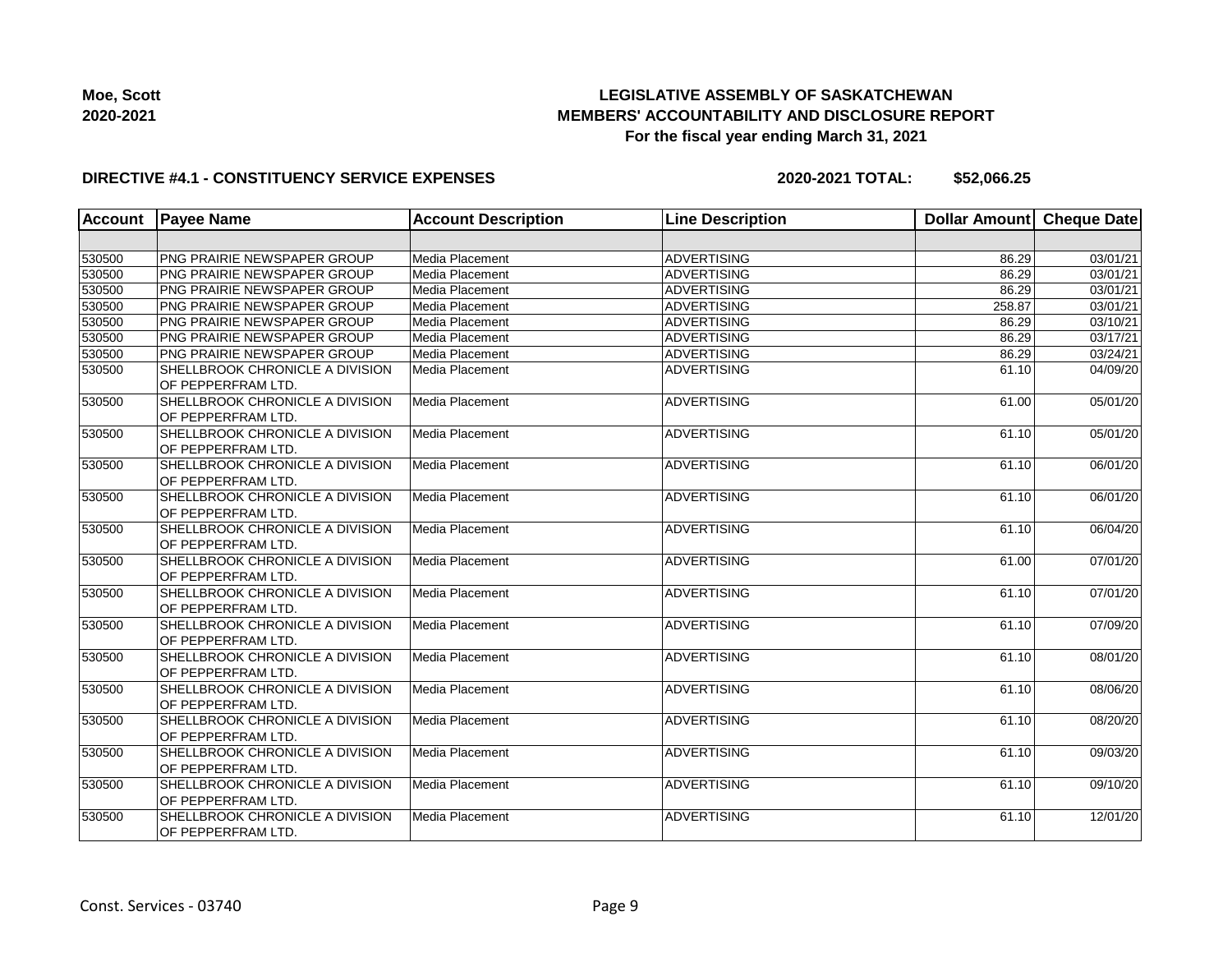

| Moe, Scott |
|------------|
| 2020-2021  |

#### **DIRECTIVE #4.1 - CONSTITUENCY SERVICE EXPENSES**

| SHELLBROOK CHRONICLE A DIVISION<br>12/01/20<br>530500<br>Media Placement<br><b>ADVERTISING</b><br>61.10<br>OF PEPPERFRAM LTD.<br>530500<br>SHELLBROOK CHRONICLE A DIVISION<br>Media Placement<br><b>ADVERTISING</b><br>61.10<br>12/03/20<br>OF PEPPERFRAM LTD.<br>01/01/21<br>530500<br>SHELLBROOK CHRONICLE A DIVISION<br>Media Placement<br><b>ADVERTISING</b><br>61.10<br>OF PEPPERFRAM LTD.<br>Media Placement<br>530500<br>SHELLBROOK CHRONICLE A DIVISION<br><b>ADVERTISING</b><br>61.10<br>OF PEPPERFRAM LTD.<br>530500<br>SHELLBROOK CHRONICLE A DIVISION<br>Media Placement<br><b>ADVERTISING</b><br>61.10<br>OF PEPPERFRAM LTD.<br>530500<br>SHELLBROOK CHRONICLE A DIVISION<br>Media Placement<br><b>ADVERTISING</b><br>61.10<br>OF PEPPERFRAM LTD.<br>530500<br>SHELLBROOK CHRONICLE A DIVISION<br>Media Placement<br><b>ADVERTISING</b><br>61.10<br>OF PEPPERFRAM LTD.<br>SHELLBROOK CHRONICLE A DIVISION<br>Media Placement<br><b>ADVERTISING</b><br>62.10<br>530500<br>OF PEPPERFRAM LTD.<br>530500<br>SHELLBROOK CHRONICLE A DIVISION<br>Media Placement<br><b>ADVERTISING</b><br>62.10<br>OF PEPPERFRAM LTD.<br>SHELLBROOK CHRONICLE A DIVISION<br>Media Placement<br><b>ADVERTISING</b><br>530500<br>62.10<br>OF PEPPERFRAM LTD.<br>530500<br>SHELLBROOK CHRONICLE A DIVISION<br>Media Placement<br><b>ADVERTISING</b><br>62.10<br>OF PEPPERFRAM LTD.<br>530500<br><b>ADVERTISING</b><br>SHELLBROOK CHRONICLE A DIVISION<br>Media Placement<br>62.10<br>OF PEPPERFRAM LTD.<br>530500<br>Media Placement<br><b>ADVERTISING</b><br>62.10<br>SHELLBROOK CHRONICLE A DIVISION<br>OF PEPPERFRAM LTD.<br>SHELLBROOK CHRONICLE A DIVISION<br>Media Placement<br><b>ADVERTISING</b><br>530500<br>62.10<br>OF PEPPERFRAM LTD.<br>Media Placement<br><b>ADVERTISING</b><br>530500<br>SHELLBROOK CHRONICLE A DIVISION<br>62.10<br>OF PEPPERFRAM LTD.<br>SHELLBROOK CHRONICLE A DIVISION<br>Media Placement<br><b>ADVERTISING</b><br>530500<br>62.10<br>OF PEPPERFRAM LTD.<br>SHELLBROOK CHRONICLE A DIVISION<br>Media Placement<br>530500<br><b>ADVERTISING</b><br>62.10<br>OF PEPPERFRAM LTD.<br>Media Placement<br>530500<br>STENE SIGNS LTD.<br>ADVERTISING - NO GST<br>250.00<br>530500<br>ADVERTISING - NO GST<br>250.00<br><b>STENE SIGNS LTD.</b><br>Media Placement<br>530500<br>STENE SIGNS LTD.<br>Media Placement<br>ADVERTISING - NO GST<br>250.00<br>530500<br>STENE SIGNS LTD.<br>Media Placement<br>ADVERTISING - NO GST<br>250.00 | Account | <b>Payee Name</b> | <b>Account Description</b> | <b>Line Description</b> | Dollar Amount Cheque Date |  |
|----------------------------------------------------------------------------------------------------------------------------------------------------------------------------------------------------------------------------------------------------------------------------------------------------------------------------------------------------------------------------------------------------------------------------------------------------------------------------------------------------------------------------------------------------------------------------------------------------------------------------------------------------------------------------------------------------------------------------------------------------------------------------------------------------------------------------------------------------------------------------------------------------------------------------------------------------------------------------------------------------------------------------------------------------------------------------------------------------------------------------------------------------------------------------------------------------------------------------------------------------------------------------------------------------------------------------------------------------------------------------------------------------------------------------------------------------------------------------------------------------------------------------------------------------------------------------------------------------------------------------------------------------------------------------------------------------------------------------------------------------------------------------------------------------------------------------------------------------------------------------------------------------------------------------------------------------------------------------------------------------------------------------------------------------------------------------------------------------------------------------------------------------------------------------------------------------------------------------------------------------------------------------------------------------------------------------------------------------------------------------------------------------------------------------------------------------------|---------|-------------------|----------------------------|-------------------------|---------------------------|--|
|                                                                                                                                                                                                                                                                                                                                                                                                                                                                                                                                                                                                                                                                                                                                                                                                                                                                                                                                                                                                                                                                                                                                                                                                                                                                                                                                                                                                                                                                                                                                                                                                                                                                                                                                                                                                                                                                                                                                                                                                                                                                                                                                                                                                                                                                                                                                                                                                                                                          |         |                   |                            |                         |                           |  |
|                                                                                                                                                                                                                                                                                                                                                                                                                                                                                                                                                                                                                                                                                                                                                                                                                                                                                                                                                                                                                                                                                                                                                                                                                                                                                                                                                                                                                                                                                                                                                                                                                                                                                                                                                                                                                                                                                                                                                                                                                                                                                                                                                                                                                                                                                                                                                                                                                                                          |         |                   |                            |                         |                           |  |
|                                                                                                                                                                                                                                                                                                                                                                                                                                                                                                                                                                                                                                                                                                                                                                                                                                                                                                                                                                                                                                                                                                                                                                                                                                                                                                                                                                                                                                                                                                                                                                                                                                                                                                                                                                                                                                                                                                                                                                                                                                                                                                                                                                                                                                                                                                                                                                                                                                                          |         |                   |                            |                         |                           |  |
|                                                                                                                                                                                                                                                                                                                                                                                                                                                                                                                                                                                                                                                                                                                                                                                                                                                                                                                                                                                                                                                                                                                                                                                                                                                                                                                                                                                                                                                                                                                                                                                                                                                                                                                                                                                                                                                                                                                                                                                                                                                                                                                                                                                                                                                                                                                                                                                                                                                          |         |                   |                            |                         |                           |  |
| 01/01/21<br>01/01/21<br>01/01/21<br>01/07/21<br>02/01/21<br>02/01/21<br>02/01/21<br>02/04/21<br>03/01/21<br>03/01/21<br>03/04/21<br>03/11/21<br>03/18/21<br>03/25/21<br>04/01/20<br>04/13/20<br>06/01/20<br>06/22/20                                                                                                                                                                                                                                                                                                                                                                                                                                                                                                                                                                                                                                                                                                                                                                                                                                                                                                                                                                                                                                                                                                                                                                                                                                                                                                                                                                                                                                                                                                                                                                                                                                                                                                                                                                                                                                                                                                                                                                                                                                                                                                                                                                                                                                     |         |                   |                            |                         |                           |  |
|                                                                                                                                                                                                                                                                                                                                                                                                                                                                                                                                                                                                                                                                                                                                                                                                                                                                                                                                                                                                                                                                                                                                                                                                                                                                                                                                                                                                                                                                                                                                                                                                                                                                                                                                                                                                                                                                                                                                                                                                                                                                                                                                                                                                                                                                                                                                                                                                                                                          |         |                   |                            |                         |                           |  |
|                                                                                                                                                                                                                                                                                                                                                                                                                                                                                                                                                                                                                                                                                                                                                                                                                                                                                                                                                                                                                                                                                                                                                                                                                                                                                                                                                                                                                                                                                                                                                                                                                                                                                                                                                                                                                                                                                                                                                                                                                                                                                                                                                                                                                                                                                                                                                                                                                                                          |         |                   |                            |                         |                           |  |
|                                                                                                                                                                                                                                                                                                                                                                                                                                                                                                                                                                                                                                                                                                                                                                                                                                                                                                                                                                                                                                                                                                                                                                                                                                                                                                                                                                                                                                                                                                                                                                                                                                                                                                                                                                                                                                                                                                                                                                                                                                                                                                                                                                                                                                                                                                                                                                                                                                                          |         |                   |                            |                         |                           |  |
|                                                                                                                                                                                                                                                                                                                                                                                                                                                                                                                                                                                                                                                                                                                                                                                                                                                                                                                                                                                                                                                                                                                                                                                                                                                                                                                                                                                                                                                                                                                                                                                                                                                                                                                                                                                                                                                                                                                                                                                                                                                                                                                                                                                                                                                                                                                                                                                                                                                          |         |                   |                            |                         |                           |  |
|                                                                                                                                                                                                                                                                                                                                                                                                                                                                                                                                                                                                                                                                                                                                                                                                                                                                                                                                                                                                                                                                                                                                                                                                                                                                                                                                                                                                                                                                                                                                                                                                                                                                                                                                                                                                                                                                                                                                                                                                                                                                                                                                                                                                                                                                                                                                                                                                                                                          |         |                   |                            |                         |                           |  |
|                                                                                                                                                                                                                                                                                                                                                                                                                                                                                                                                                                                                                                                                                                                                                                                                                                                                                                                                                                                                                                                                                                                                                                                                                                                                                                                                                                                                                                                                                                                                                                                                                                                                                                                                                                                                                                                                                                                                                                                                                                                                                                                                                                                                                                                                                                                                                                                                                                                          |         |                   |                            |                         |                           |  |
|                                                                                                                                                                                                                                                                                                                                                                                                                                                                                                                                                                                                                                                                                                                                                                                                                                                                                                                                                                                                                                                                                                                                                                                                                                                                                                                                                                                                                                                                                                                                                                                                                                                                                                                                                                                                                                                                                                                                                                                                                                                                                                                                                                                                                                                                                                                                                                                                                                                          |         |                   |                            |                         |                           |  |
|                                                                                                                                                                                                                                                                                                                                                                                                                                                                                                                                                                                                                                                                                                                                                                                                                                                                                                                                                                                                                                                                                                                                                                                                                                                                                                                                                                                                                                                                                                                                                                                                                                                                                                                                                                                                                                                                                                                                                                                                                                                                                                                                                                                                                                                                                                                                                                                                                                                          |         |                   |                            |                         |                           |  |
|                                                                                                                                                                                                                                                                                                                                                                                                                                                                                                                                                                                                                                                                                                                                                                                                                                                                                                                                                                                                                                                                                                                                                                                                                                                                                                                                                                                                                                                                                                                                                                                                                                                                                                                                                                                                                                                                                                                                                                                                                                                                                                                                                                                                                                                                                                                                                                                                                                                          |         |                   |                            |                         |                           |  |
|                                                                                                                                                                                                                                                                                                                                                                                                                                                                                                                                                                                                                                                                                                                                                                                                                                                                                                                                                                                                                                                                                                                                                                                                                                                                                                                                                                                                                                                                                                                                                                                                                                                                                                                                                                                                                                                                                                                                                                                                                                                                                                                                                                                                                                                                                                                                                                                                                                                          |         |                   |                            |                         |                           |  |
|                                                                                                                                                                                                                                                                                                                                                                                                                                                                                                                                                                                                                                                                                                                                                                                                                                                                                                                                                                                                                                                                                                                                                                                                                                                                                                                                                                                                                                                                                                                                                                                                                                                                                                                                                                                                                                                                                                                                                                                                                                                                                                                                                                                                                                                                                                                                                                                                                                                          |         |                   |                            |                         |                           |  |
|                                                                                                                                                                                                                                                                                                                                                                                                                                                                                                                                                                                                                                                                                                                                                                                                                                                                                                                                                                                                                                                                                                                                                                                                                                                                                                                                                                                                                                                                                                                                                                                                                                                                                                                                                                                                                                                                                                                                                                                                                                                                                                                                                                                                                                                                                                                                                                                                                                                          |         |                   |                            |                         |                           |  |
|                                                                                                                                                                                                                                                                                                                                                                                                                                                                                                                                                                                                                                                                                                                                                                                                                                                                                                                                                                                                                                                                                                                                                                                                                                                                                                                                                                                                                                                                                                                                                                                                                                                                                                                                                                                                                                                                                                                                                                                                                                                                                                                                                                                                                                                                                                                                                                                                                                                          |         |                   |                            |                         |                           |  |
|                                                                                                                                                                                                                                                                                                                                                                                                                                                                                                                                                                                                                                                                                                                                                                                                                                                                                                                                                                                                                                                                                                                                                                                                                                                                                                                                                                                                                                                                                                                                                                                                                                                                                                                                                                                                                                                                                                                                                                                                                                                                                                                                                                                                                                                                                                                                                                                                                                                          |         |                   |                            |                         |                           |  |
|                                                                                                                                                                                                                                                                                                                                                                                                                                                                                                                                                                                                                                                                                                                                                                                                                                                                                                                                                                                                                                                                                                                                                                                                                                                                                                                                                                                                                                                                                                                                                                                                                                                                                                                                                                                                                                                                                                                                                                                                                                                                                                                                                                                                                                                                                                                                                                                                                                                          |         |                   |                            |                         |                           |  |
|                                                                                                                                                                                                                                                                                                                                                                                                                                                                                                                                                                                                                                                                                                                                                                                                                                                                                                                                                                                                                                                                                                                                                                                                                                                                                                                                                                                                                                                                                                                                                                                                                                                                                                                                                                                                                                                                                                                                                                                                                                                                                                                                                                                                                                                                                                                                                                                                                                                          |         |                   |                            |                         |                           |  |
|                                                                                                                                                                                                                                                                                                                                                                                                                                                                                                                                                                                                                                                                                                                                                                                                                                                                                                                                                                                                                                                                                                                                                                                                                                                                                                                                                                                                                                                                                                                                                                                                                                                                                                                                                                                                                                                                                                                                                                                                                                                                                                                                                                                                                                                                                                                                                                                                                                                          |         |                   |                            |                         |                           |  |
|                                                                                                                                                                                                                                                                                                                                                                                                                                                                                                                                                                                                                                                                                                                                                                                                                                                                                                                                                                                                                                                                                                                                                                                                                                                                                                                                                                                                                                                                                                                                                                                                                                                                                                                                                                                                                                                                                                                                                                                                                                                                                                                                                                                                                                                                                                                                                                                                                                                          |         |                   |                            |                         |                           |  |
|                                                                                                                                                                                                                                                                                                                                                                                                                                                                                                                                                                                                                                                                                                                                                                                                                                                                                                                                                                                                                                                                                                                                                                                                                                                                                                                                                                                                                                                                                                                                                                                                                                                                                                                                                                                                                                                                                                                                                                                                                                                                                                                                                                                                                                                                                                                                                                                                                                                          |         |                   |                            |                         |                           |  |
|                                                                                                                                                                                                                                                                                                                                                                                                                                                                                                                                                                                                                                                                                                                                                                                                                                                                                                                                                                                                                                                                                                                                                                                                                                                                                                                                                                                                                                                                                                                                                                                                                                                                                                                                                                                                                                                                                                                                                                                                                                                                                                                                                                                                                                                                                                                                                                                                                                                          |         |                   |                            |                         |                           |  |
|                                                                                                                                                                                                                                                                                                                                                                                                                                                                                                                                                                                                                                                                                                                                                                                                                                                                                                                                                                                                                                                                                                                                                                                                                                                                                                                                                                                                                                                                                                                                                                                                                                                                                                                                                                                                                                                                                                                                                                                                                                                                                                                                                                                                                                                                                                                                                                                                                                                          |         |                   |                            |                         |                           |  |
|                                                                                                                                                                                                                                                                                                                                                                                                                                                                                                                                                                                                                                                                                                                                                                                                                                                                                                                                                                                                                                                                                                                                                                                                                                                                                                                                                                                                                                                                                                                                                                                                                                                                                                                                                                                                                                                                                                                                                                                                                                                                                                                                                                                                                                                                                                                                                                                                                                                          |         |                   |                            |                         |                           |  |
|                                                                                                                                                                                                                                                                                                                                                                                                                                                                                                                                                                                                                                                                                                                                                                                                                                                                                                                                                                                                                                                                                                                                                                                                                                                                                                                                                                                                                                                                                                                                                                                                                                                                                                                                                                                                                                                                                                                                                                                                                                                                                                                                                                                                                                                                                                                                                                                                                                                          |         |                   |                            |                         |                           |  |
|                                                                                                                                                                                                                                                                                                                                                                                                                                                                                                                                                                                                                                                                                                                                                                                                                                                                                                                                                                                                                                                                                                                                                                                                                                                                                                                                                                                                                                                                                                                                                                                                                                                                                                                                                                                                                                                                                                                                                                                                                                                                                                                                                                                                                                                                                                                                                                                                                                                          |         |                   |                            |                         |                           |  |
|                                                                                                                                                                                                                                                                                                                                                                                                                                                                                                                                                                                                                                                                                                                                                                                                                                                                                                                                                                                                                                                                                                                                                                                                                                                                                                                                                                                                                                                                                                                                                                                                                                                                                                                                                                                                                                                                                                                                                                                                                                                                                                                                                                                                                                                                                                                                                                                                                                                          |         |                   |                            |                         |                           |  |
|                                                                                                                                                                                                                                                                                                                                                                                                                                                                                                                                                                                                                                                                                                                                                                                                                                                                                                                                                                                                                                                                                                                                                                                                                                                                                                                                                                                                                                                                                                                                                                                                                                                                                                                                                                                                                                                                                                                                                                                                                                                                                                                                                                                                                                                                                                                                                                                                                                                          |         |                   |                            |                         |                           |  |
|                                                                                                                                                                                                                                                                                                                                                                                                                                                                                                                                                                                                                                                                                                                                                                                                                                                                                                                                                                                                                                                                                                                                                                                                                                                                                                                                                                                                                                                                                                                                                                                                                                                                                                                                                                                                                                                                                                                                                                                                                                                                                                                                                                                                                                                                                                                                                                                                                                                          |         |                   |                            |                         |                           |  |
|                                                                                                                                                                                                                                                                                                                                                                                                                                                                                                                                                                                                                                                                                                                                                                                                                                                                                                                                                                                                                                                                                                                                                                                                                                                                                                                                                                                                                                                                                                                                                                                                                                                                                                                                                                                                                                                                                                                                                                                                                                                                                                                                                                                                                                                                                                                                                                                                                                                          |         |                   |                            |                         |                           |  |
|                                                                                                                                                                                                                                                                                                                                                                                                                                                                                                                                                                                                                                                                                                                                                                                                                                                                                                                                                                                                                                                                                                                                                                                                                                                                                                                                                                                                                                                                                                                                                                                                                                                                                                                                                                                                                                                                                                                                                                                                                                                                                                                                                                                                                                                                                                                                                                                                                                                          |         |                   |                            |                         |                           |  |
|                                                                                                                                                                                                                                                                                                                                                                                                                                                                                                                                                                                                                                                                                                                                                                                                                                                                                                                                                                                                                                                                                                                                                                                                                                                                                                                                                                                                                                                                                                                                                                                                                                                                                                                                                                                                                                                                                                                                                                                                                                                                                                                                                                                                                                                                                                                                                                                                                                                          |         |                   |                            |                         |                           |  |
|                                                                                                                                                                                                                                                                                                                                                                                                                                                                                                                                                                                                                                                                                                                                                                                                                                                                                                                                                                                                                                                                                                                                                                                                                                                                                                                                                                                                                                                                                                                                                                                                                                                                                                                                                                                                                                                                                                                                                                                                                                                                                                                                                                                                                                                                                                                                                                                                                                                          |         |                   |                            |                         |                           |  |
|                                                                                                                                                                                                                                                                                                                                                                                                                                                                                                                                                                                                                                                                                                                                                                                                                                                                                                                                                                                                                                                                                                                                                                                                                                                                                                                                                                                                                                                                                                                                                                                                                                                                                                                                                                                                                                                                                                                                                                                                                                                                                                                                                                                                                                                                                                                                                                                                                                                          |         |                   |                            |                         |                           |  |
|                                                                                                                                                                                                                                                                                                                                                                                                                                                                                                                                                                                                                                                                                                                                                                                                                                                                                                                                                                                                                                                                                                                                                                                                                                                                                                                                                                                                                                                                                                                                                                                                                                                                                                                                                                                                                                                                                                                                                                                                                                                                                                                                                                                                                                                                                                                                                                                                                                                          |         |                   |                            |                         |                           |  |
|                                                                                                                                                                                                                                                                                                                                                                                                                                                                                                                                                                                                                                                                                                                                                                                                                                                                                                                                                                                                                                                                                                                                                                                                                                                                                                                                                                                                                                                                                                                                                                                                                                                                                                                                                                                                                                                                                                                                                                                                                                                                                                                                                                                                                                                                                                                                                                                                                                                          |         |                   |                            |                         |                           |  |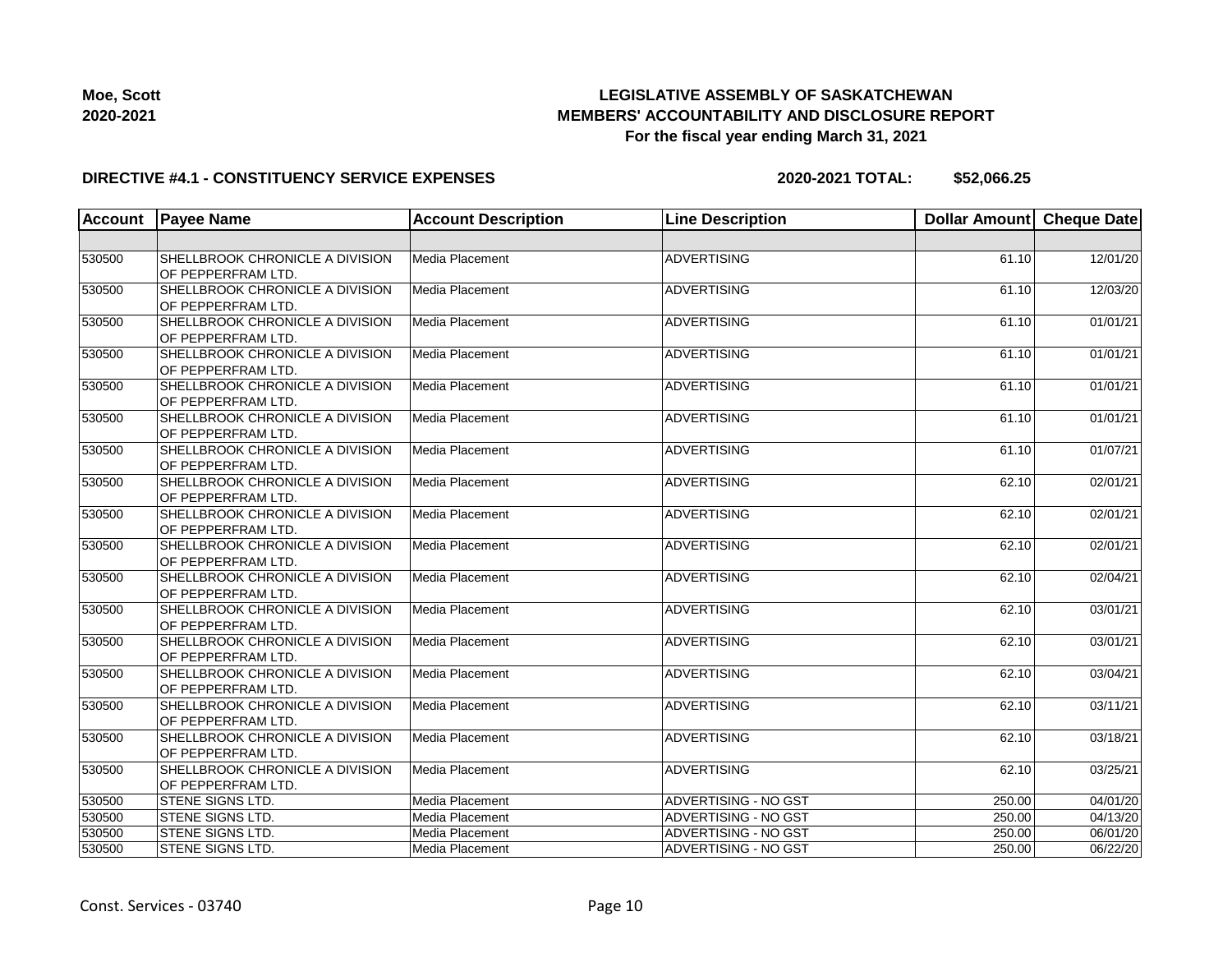

#### **DIRECTIVE #4.1 - CONSTITUENCY SERVICE EXPENSES**

| <b>Account</b> | <b>Payee Name</b>                   | <b>Account Description</b>         | <b>Line Description</b>              | <b>Dollar Amount</b> | <b>Cheque Date</b> |
|----------------|-------------------------------------|------------------------------------|--------------------------------------|----------------------|--------------------|
|                |                                     |                                    |                                      |                      |                    |
| 530500         | <b>STENE SIGNS LTD.</b>             | Media Placement                    | ADVERTISING - NO GST                 | 250.00               | 08/01/20           |
| 530500         | UKRAINIAN CANADIAN CONGRESS-        | Media Placement                    | <b>ADVERTISING</b>                   | 140.00               | 06/01/20           |
|                | SASKATCHEWAN PROVINCIAL COUNCIL     |                                    |                                      |                      |                    |
|                | INC.                                |                                    |                                      |                      |                    |
| 530800         | <b>WESTERN LITHO LTD.</b>           | Publications                       | <b>POSTCARD MAILER</b>               | 843.00               | 06/01/20           |
| 530900         | FLYING COLOURS INTERNATIONAL        | <b>Promotional Items</b>           | <b>PROVINCIAL FLAGS</b>              | 1,171.84             | 07/01/20           |
| 530900         | <b>FLYING COLOURS INTERNATIONAL</b> | <b>Promotional Items</b>           | <b>PROVINCIAL FLAGS</b>              | 1.165.17             | 03/22/21           |
| 530900         | SHELLBROOK FLOWER SHOP              | <b>Promotional Items</b>           | <b>POINSETTIAS</b>                   | 524.56               | 01/01/21           |
| 542000         | FITCH, SALLY M                      | Travel                             | C.A. TRAVEL DECEMBER 14, 2020        | 139.67               | 01/01/21           |
| 550200         | <b>JENSON PUBLISHING</b>            | Books, Mags and Ref Materials      | <b>SUBSCRIPTION</b>                  | 130.00               | 03/01/21           |
| 550200         | MOE, SCOTT R                        | Books, Mags and Ref Materials      | <b>REIMB: SUBSCRIPTIONS</b>          | 22.18                | 06/01/20           |
| 550200         | MOE, SCOTT R                        | Books, Mags and Ref Materials      | <b>REIMB: SUBSCRIPTIONS</b>          | 22.18                | 07/01/20           |
| 550200         | MOE, SCOTT R                        | Books, Mags and Ref Materials      | <b>REIMB: SUBSCRIPTION</b>           | 11.09                | 08/07/20           |
| 550200         | MOE, SCOTT R                        | Books, Mags and Ref Materials      | <b>REIMB: POSTAGE/SUBSCRIPTIONS</b>  | 22.18                | 08/20/20           |
| 550200         | MOE, SCOTT R                        | Books, Mags and Ref Materials      | <b>REIMB: SUBSCRIPTION</b>           | 11.09                | 09/01/20           |
| 550200         | MOE, SCOTT R                        | Books, Mags and Ref Materials      | <b>REIMB: SUBSCRIPTION</b>           | 9.99                 | 10/05/20           |
| 550200         | MOE, SCOTT R                        | Books, Mags and Ref Materials      | <b>REIMB: SUBSCRIPTIONS</b>          | 22.18                | 12/01/20           |
| 550200         | MOE, SCOTT R                        | Books, Mags and Ref Materials      | <b>REIMB: SUBSCRIPTIONS</b>          | 595.39               | 12/01/20           |
| 550200         | MOE, SCOTT R                        | Books, Mags and Ref Materials      | <b>REIMB: NEWSPAPER SUBSCRIPTION</b> | 418.95               | 02/05/21           |
| 550200         | MOE. SCOTT R                        | Books, Mags and Ref Materials      | <b>REIMB: NEWSPAPERS</b>             | 22.18                | 02/05/21           |
| 550200         | SHELLBROOK CHRONICLE A DIVISION     | Books, Mags and Ref Materials      | <b>SUBSCRIPTION</b>                  | 75.00                | 01/04/21           |
|                | OF PEPPERFRAM LTD.                  |                                    |                                      |                      |                    |
| 555000         | <b>CORPORATE EXPRESS</b>            | Other Material and Supplies        | <b>OFFICE SUPPLIES</b>               | 380.05               | 02/01/21           |
| 555000         | <b>ICEBERG PURE WATER</b>           | Other Material and Supplies        | <b>OFFICE SUPPLIES</b>               | 11.00                | 09/01/20           |
| 555000         | SHELLBROOK BIGWAY FOODS             | Other Material and Supplies        | <b>OFFICE SUPPLIES</b>               | 18.34                | 04/03/20           |
| 555000         | <b>SHELLBROOK BIGWAY FOODS</b>      | Other Material and Supplies        | <b>OFFICE SUPPLIES</b>               | 20.00                | 05/01/20           |
| 555000         | SHELLBROOK BIGWAY FOODS             | <b>Other Material and Supplies</b> | <b>OFFICE SUPPLIES</b>               | 11.99                | 01/01/21           |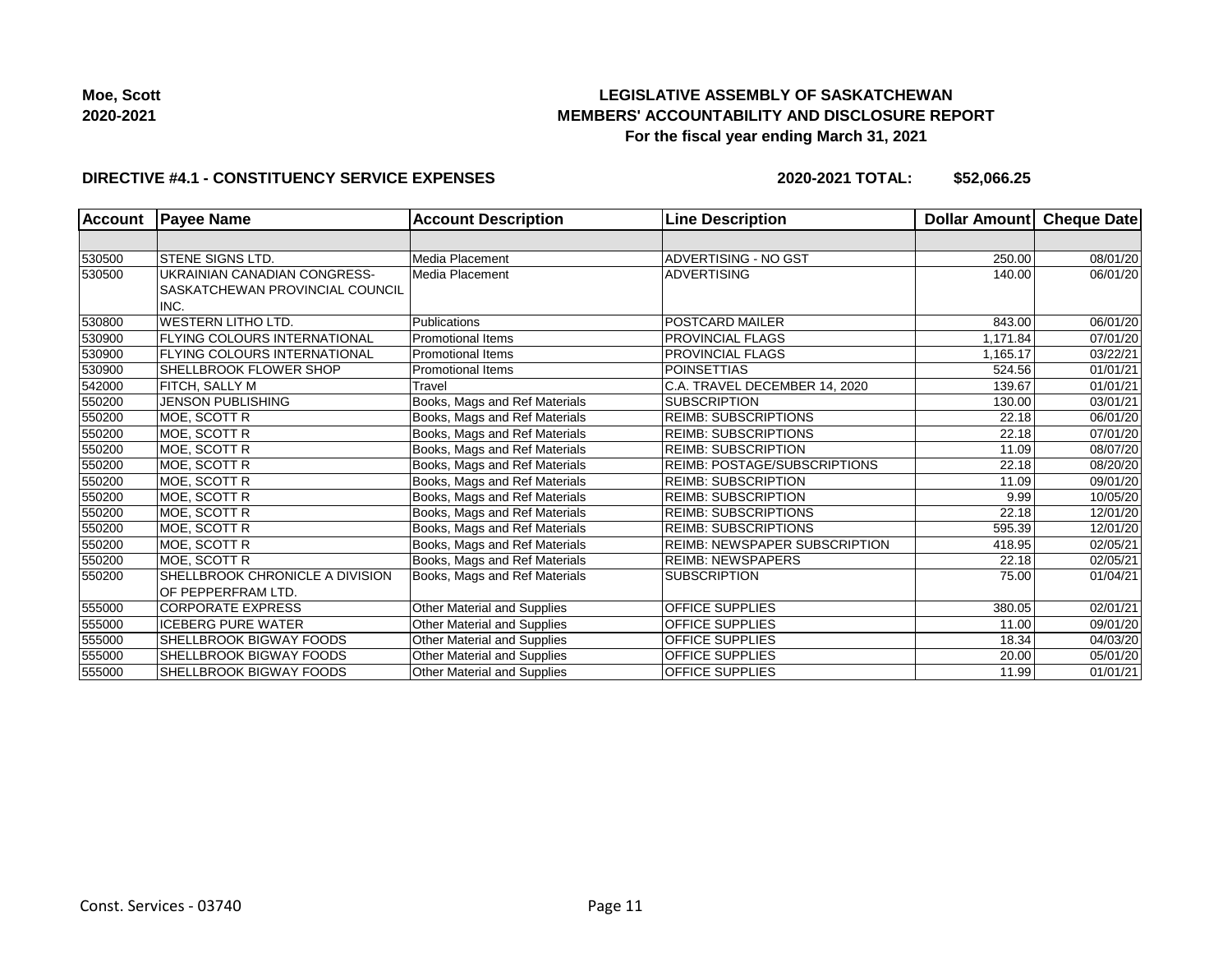

#### **DIRECTIVE #6 - CONSTITUENCY ASSISTANT EXPENSES**

**2020-2021 TOTAL: \$52,331.79**

| <b>Account</b> | <b>Payee Name</b> | <b>Account Description</b>       | Dollar Amount Cheque Date |          |
|----------------|-------------------|----------------------------------|---------------------------|----------|
|                |                   |                                  |                           |          |
| 513000         | FITCH, SALLY M    | Out-of-Scope Permanent           | 0.00                      | 04/01/20 |
| 513000         | FITCH, SALLY M    | Out-of-Scope Permanent           | $-1,235.59$               | 04/13/20 |
| 513000         | FITCH, SALLY M    | Out-of-Scope Permanent           | 2,799.62                  | 04/14/20 |
| 513000         | FITCH, SALLY M    | Out-of-Scope Permanent           | 1,955.04                  | 05/01/20 |
| 513000         | FITCH, SALLY M    | Out-of-Scope Permanent           | 1,955.04                  | 05/13/20 |
| 513000         | FITCH, SALLY M    | Out-of-Scope Permanent           | 1,955.04                  | 05/27/20 |
| 513000         | FITCH, SALLY M    | Out-of-Scope Permanent           | 2,093.23                  | 06/10/20 |
| 513000         | FITCH, SALLY M    | Out-of-Scope Permanent           | 1,980.48                  | 06/24/20 |
| 513000         | FITCH, SALLY M    | Out-of-Scope Permanent           | 1,980.48                  | 07/08/20 |
| 513000         | FITCH, SALLY M    | Out-of-Scope Permanent           | 1,980.48                  | 07/22/20 |
| 513000         | FITCH, SALLY M    | Out-of-Scope Permanent           | 1,980.48                  | 08/05/20 |
| 513000         | FITCH, SALLY M    | Out-of-Scope Permanent           | 1,980.48                  | 08/19/20 |
| 513000         | FITCH, SALLY M    | Out-of-Scope Permanent           | 1,980.48                  | 09/02/20 |
| 513000         | FITCH, SALLY M    | Out-of-Scope Permanent           | 1,980.48                  | 09/16/20 |
| 513000         | FITCH, SALLY M    | Out-of-Scope Permanent           | 1,980.48                  | 10/01/20 |
| 513000         | FITCH, SALLY M    | Out-of-Scope Permanent           | 4,357.06                  | 10/06/20 |
| 513000         | FITCH, SALLY M    | Out-of-Scope Permanent           | 1,782.43                  | 11/10/20 |
| 513000         | FITCH, SALLY M    | Out-of-Scope Permanent           | 1,980.48                  | 11/24/20 |
| 513000         | FITCH, SALLY M    | Out-of-Scope Permanent           | 1,980.48                  | 12/09/20 |
| 513000         | FITCH, SALLY M    | Out-of-Scope Permanent           | 1,980.48                  | 12/22/20 |
| 513000         | FITCH, SALLY M    | Out-of-Scope Permanent           | 1,980.48                  | 01/06/21 |
| 513000         | FITCH, SALLY M    | Out-of-Scope Permanent           | 1,980.48                  | 01/20/21 |
| 513000         | FITCH, SALLY M    | Out-of-Scope Permanent           | 1,980.48                  | 02/03/21 |
| 513000         | FITCH, SALLY M    | Out-of-Scope Permanent           | 1,980.48                  | 02/17/21 |
| 513000         | FITCH, SALLY M    | Out-of-Scope Permanent           | 1,980.48                  | 03/03/21 |
| 513000         | FITCH, SALLY M    | Out-of-Scope Permanent           | 1,980.48                  | 03/17/21 |
| 513000         | FITCH, SALLY M    | Out-of-Scope Permanent           | 1,980.48                  | 03/30/21 |
| 513000         | FITCH, SALLY M    | Out-of-Scope Permanent           | 1,008.56                  | 04/09/21 |
| 519900         | None (Default)    | Change in Y/E Accrued Empl Leave | $-977.52$                 | 04/20/20 |
|                |                   | <b>Entitlements</b>              |                           |          |
| 519900         | None (Default)    | Change in Y/E Accrued Empl Leave | 990.24                    | 04/14/21 |
|                |                   | <b>Entitlements</b>              |                           |          |